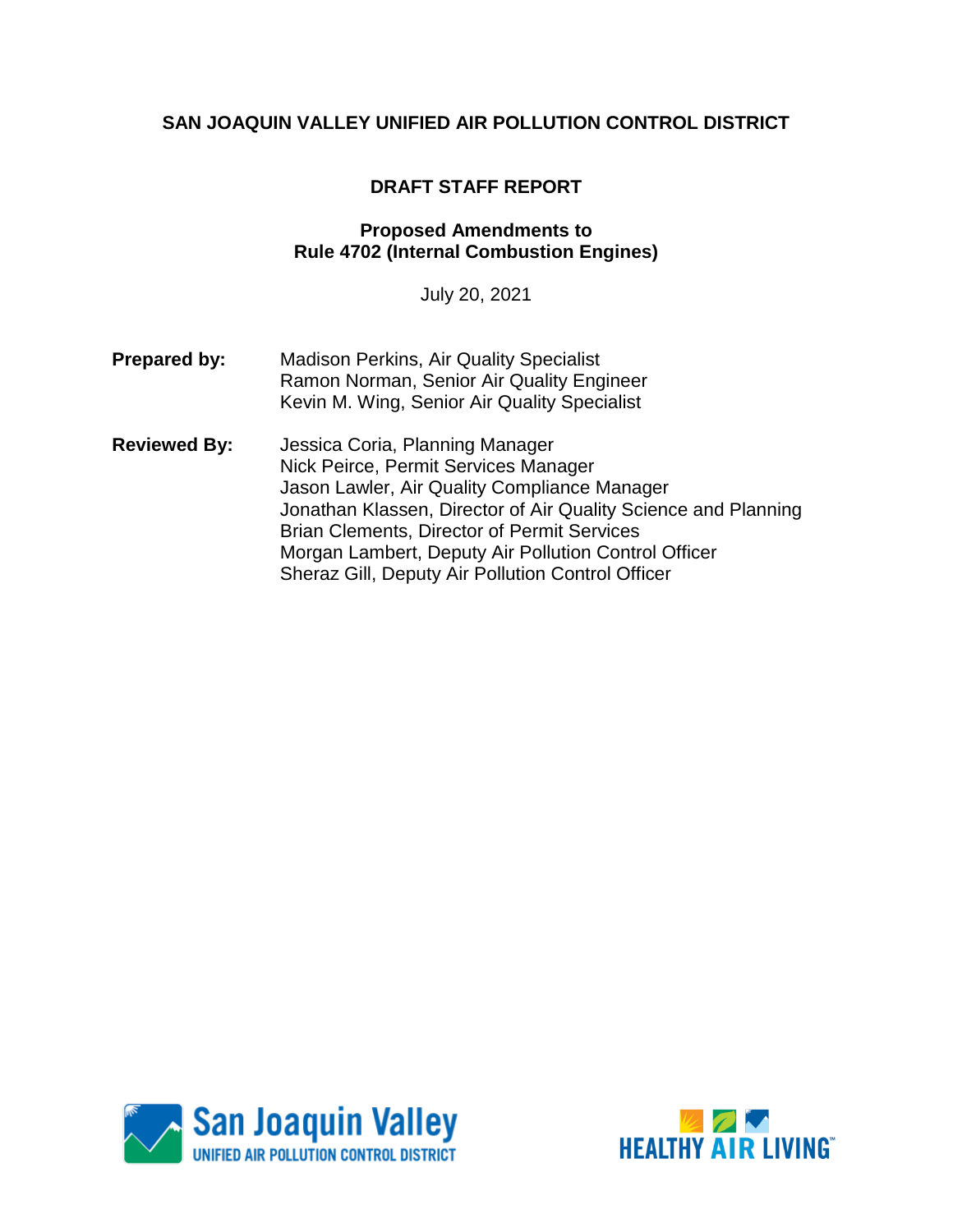| <b>Draft Staff Report</b> | July 20, 2021 |
|---------------------------|---------------|
|                           |               |

|      | <b>Table of Contents</b>                                                   |  |
|------|----------------------------------------------------------------------------|--|
|      |                                                                            |  |
| Α.   |                                                                            |  |
| В.   |                                                                            |  |
| C.   |                                                                            |  |
| D.   |                                                                            |  |
| Ш.   |                                                                            |  |
| Α.   |                                                                            |  |
|      |                                                                            |  |
|      |                                                                            |  |
|      |                                                                            |  |
| III. | CURRENT RULE 4702 AND PROPOSED AMENDMENTS  10                              |  |
| Α.   |                                                                            |  |
| B.   |                                                                            |  |
| IV.  |                                                                            |  |
| Α.   |                                                                            |  |
| В.   |                                                                            |  |
| C.   |                                                                            |  |
| D.   |                                                                            |  |
| Е.   |                                                                            |  |
| F.   | Reasonably Available Control Technology (RACT) and Best Available Retrofit |  |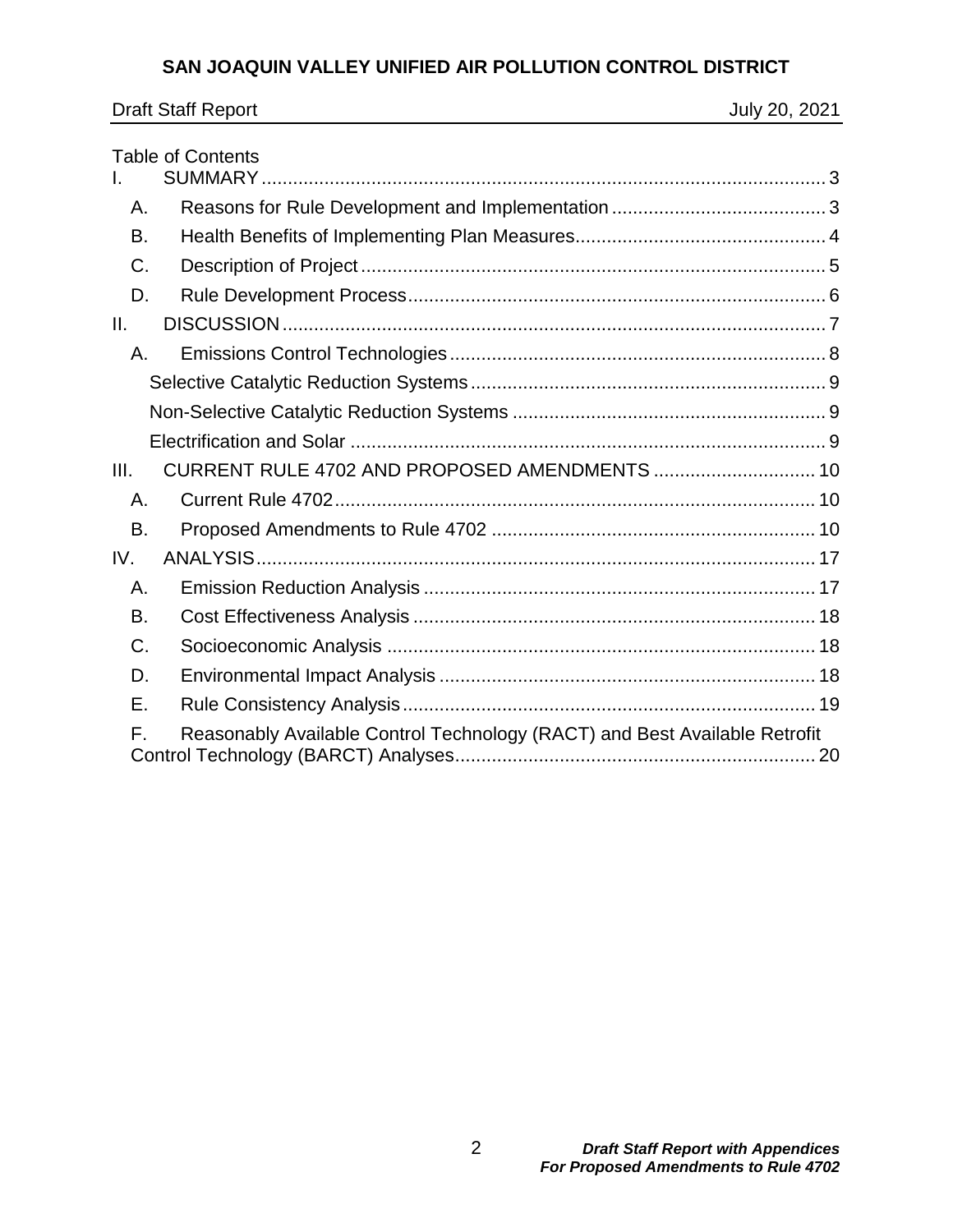# <span id="page-2-0"></span>**I. SUMMARY**

The San Joaquin Valley Unified Air Pollution Control District (District) is committed to protecting public health for all residents in the San Joaquin Valley (Valley) through efforts to meet health-based state and federal ambient air quality standards with efficient, effective, and entrepreneurial air quality management strategies. One such strategy includes a commitment in the District's *2018 Plan for the 1997, 2006, and 2012 PM2.5 Standards* (*2018 PM2.5 Plan*) to amend District Rule 4702 (Internal Combustion Engines) to reduce emissions of oxides of nitrogen (NOx) from this source category.

Proposed amendments to the rule include more stringent NOx and volatile organic compounds (VOC) emission limits for various types of engines, as well as establishing particulate matter (PM) control requirements. In order to provide better service to stakeholders and affected industry, the proposed amendments will also simplify and clarify existing rule language and standards. Proposed amendments are applicable to agricultural and non-agriculture operated internal combustion engines.

## <span id="page-2-1"></span>**A. Reasons for Rule Development and Implementation**

The U.S. Environmental Protection Agency (EPA) periodically reviews and establishes health-based air quality standards for ozone, particulates, and other pollutants. Although the Valley's air quality is steadily improving, it experiences unique and significant difficulties in achieving these increasingly stringent standards. The Valley's challenges in meeting National Ambient Air Quality Standards (NAAQS) are unmatched in the nation due to the region's unique geography, meteorology, and topography. In response to the latest federal mandates, and to improve quality of life for Valley residents, the District has developed and implemented multiple generations of rules on various sources of air pollution. Valley businesses are currently subject to the most stringent air quality regulations in the nation. Since 1992, the District has adopted nearly 650 rules to implement an aggressive on-going control strategy to reduce emissions, resulting in air quality benefits throughout the Valley. Similarly, the California Air Resources Board (CARB) has adopted stringent regulations for mobile sources. Together, these efforts represent the nation's toughest air pollution emissions controls and have greatly contributed to reduced ozone and particulate matter concentrations in the Valley.

Due to the significant investments made by Valley businesses and residents, and stringent regulatory programs established by the District and CARB, air quality over the past few years has continued to set new clean air records. Despite the significant progress under these regulations, greatly aided by the efforts of Valley businesses and residents, many air quality challenges remain, including attainment of the federal air quality standards for fine particles less than 2.5 micrometers in diameter (PM2.5), as addressed in the District's recently adopted *2018 PM2.5 Plan*.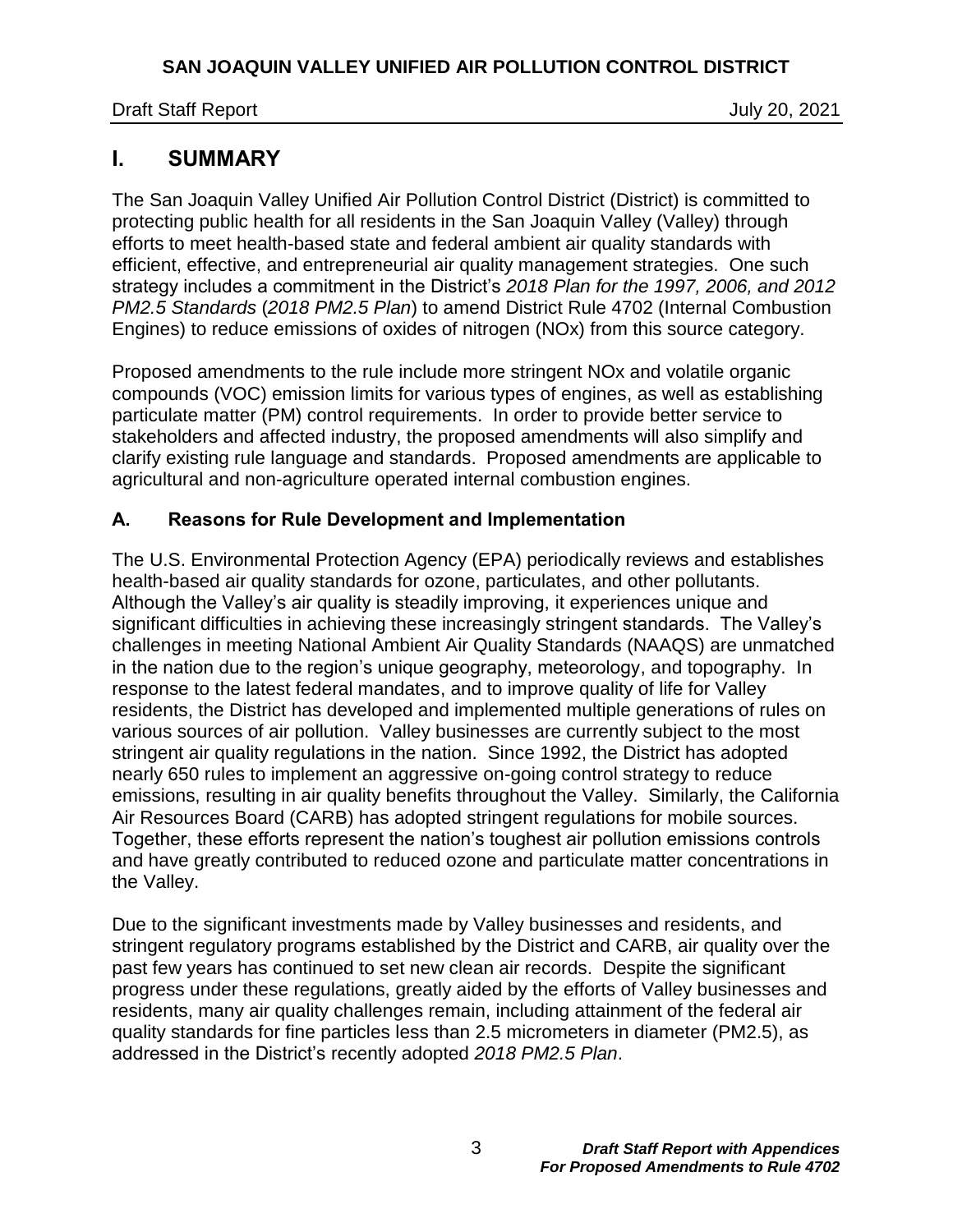### Draft Staff Report July 20, 2021

The *2018 PM2.5 Plan* contains a comprehensive set of local and state measures that build on existing measures to further reduce air pollution from stationary, area, and mobile sources throughout the Valley. Attaining the multiple federal PM2.5 standards by the mandated deadlines is not possible without significant additional reductions in directly emitted PM2.5 and key PM2.5 precursors like NOx. The attainment strategy includes a suite of innovative regulatory and incentive-based measures, supported by robust public education and outreach efforts to reduce emissions of PM2.5 in the Valley. One of the measures included in the plan is to amend District Rule 4702 (Internal Combustion Engines) as a necessary cost-effective measure for further reducing NOx emissions, and bringing the Valley into attainment with federal PM2.5 standards within the mandated federal deadlines.

Based on a comprehensive technical analysis, in-depth review of local, state, and federal regulations, and a robust public process, District staff are proposing several modifications to Rule 4702 to reduce emissions from stationary internal combustion engines operating in the San Joaquin Valley. This rule amendment project is proposed to satisfy the commitments in the District's *2018 PM2.5 Plan*, and to ensure that Rule 4702 requires the implementation of state and federal standards of Reasonably Available Control Technology (RACT), Best Available Retrofit Control Technology (BARCT), and Most Stringent Measures (MSM).

### <span id="page-3-0"></span>**B. Health Benefits of Implementing Plan Measures**

Exposure to PM2.5 and ozone has been linked to a variety of health issues, including aggravated asthma, increased respiratory symptoms (irritation of the airways, coughing, difficulty breathing), decreased lung function in children, development of chronic bronchitis, irregular heartbeat, non-fatal heart attacks, increased respiratory and cardiovascular hospitalizations, lung cancer, and premature death. PM2.5 is a major health risk because it can be inhaled more deeply into the gas exchange tissues of the lungs, where it can be absorbed into the bloodstream and carried to other parts of the body. CARB explains that even short-term exposure of less than 24 hours can cause premature mortality, increased hospital admissions for heart or lung causes, acute and chronic bronchitis, asthma attacks, emergency room visits, respiratory symptoms, and restricted activity days. Children, older adults, and individuals with heart or lung diseases are the most likely to be affected by PM2.5 and ozone.

As NOx emissions are a key precursor in the formation of both ozone and PM2.5, continuing to assess the feasibility of achieving additional NOx reductions across the Valley is critical to improving PM2.5 and ozone throughout the region. PM2.5 emissions are characterized by a unique combination of direct and indirectly formed constituents. NOx emissions are a precursor to the formation of ammonium nitrate, which is a large portion of total PM2.5 during the Valley's peak winter season. NOx is also a precursor to ozone, which is formed when heat and sunlight interact with NOx and VOC's. Harmful ozone is predominantly formed at the surface during the summer season in the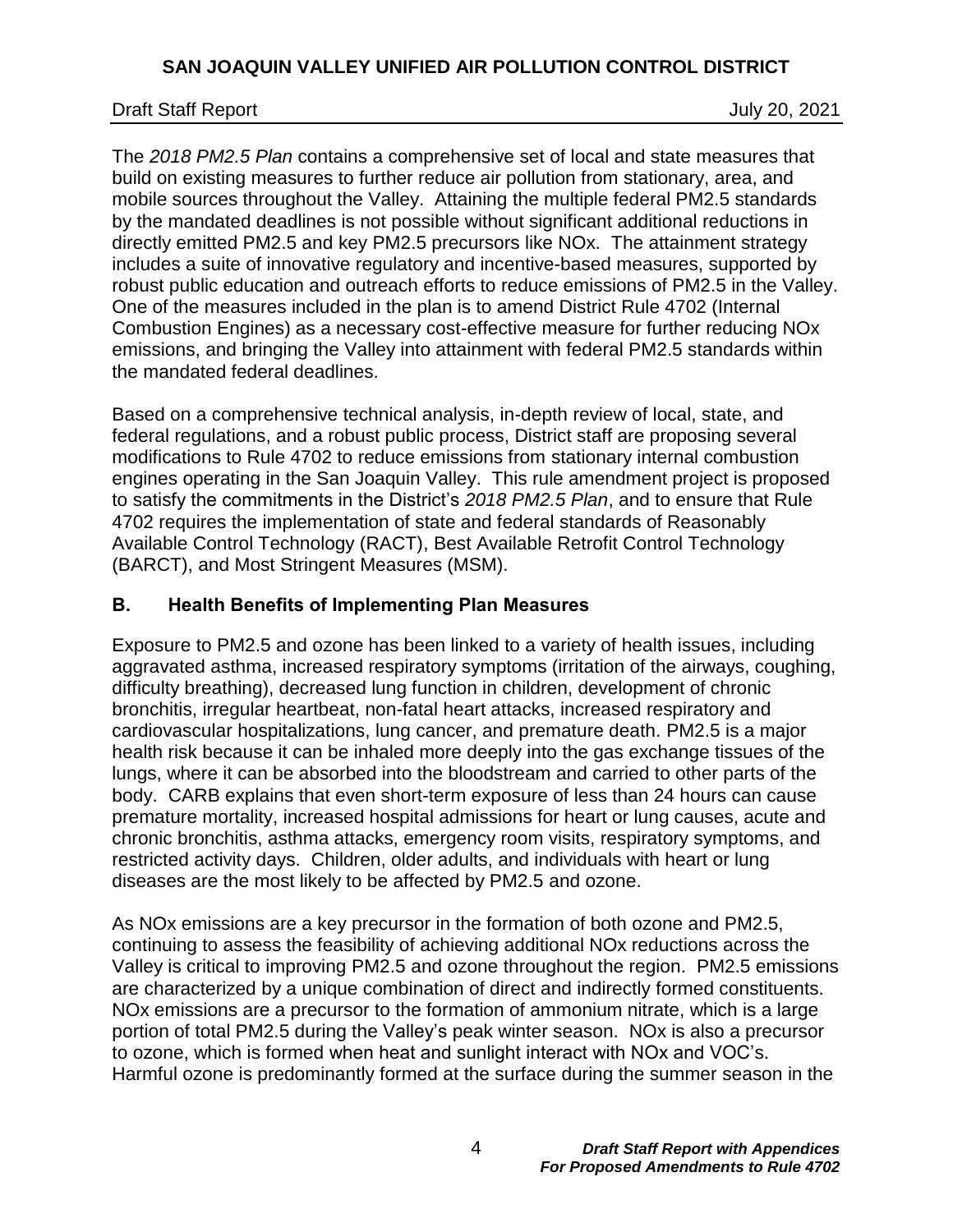Valley. The District has long worked to reduce NOx emissions as the primary precursor for the formation of ozone and PM2.5 in the Valley.

To address federal health-based standards for ozone and PM2.5 and improve public health, the District develops attainment plans and implements control measures to lower direct and precursor emissions throughout the San Joaquin Valley. The proposed amendments will achieve additional reductions in NOx emissions as requirements are implemented by affected sources, and new technologies are installed. New regulatory and incentive-based measures proposed by both the District and CARB, combined with existing measures achieving new emissions reductions, are necessary to achieve the emissions reductions required to attain the health-based federal standards as expeditiously as practicable, and will improve public health as emissions reductions are realized.

## <span id="page-4-0"></span>**C. Description of Project**

 $\overline{a}$ 

The Governing Board first adopted Rule 4702 in August of 2003, and last amended this rule in 2013. Rule 4702 applies to internal combustion (IC) engines rated at 25 brake horsepower (bhp) or greater. Facilities with units subject to this control measure represent a wide range of industries, including but not limited to oil and gas production, petroleum refineries, landfills, wastewater treatment plants, water districts, schools, and electrical power generation facilities. In August 2015, EPA found that this rule implements RACT, as discussed in EPA's Technical Support Document (TSD) for the Proposed Rulemaking and District Final Rule for the California SIP for Rule 4702.<sup>1</sup> Furthermore, in February 2020, EPA found that this rule implements Best Available Control Measures (BACM) and MSM, as further discussed in EPA's TSD for the approval of the *San Joaquin Valley PM2.5 Plan for the 2006 PM2.5 NAAQS*. 2

The proposed amendments to Rule 4702, which satisfy commitments in the *2018 PM2.5 Plan*, include lowering NOx and VOC emissions for spark-ignited IC engines, clarifying definitions, and updating test methods. Through the implementation of the proposed Rule 4702 amendments, from this source category an estimated 43% reduction of NOx emissions will be achieved by 2024, as well as an estimated 72% reduction of VOC emissions. An estimated total 49% reduction of NOx emissions will occur by 2030, as well as an estimated total 75% reduction of VOC emissions. An estimated 0.62 tons per day (tpd) reduction of NOx emissions will be achieved by 2024, with an estimated total 0.70 tpd reduction of NOx emissions by 2030. In addition to these NOx emission reductions, there will be an estimated 0.31 tpd of VOC emission reductions achieved by 2024, with an estimated total 0.32 tpd of VOC emissions

<sup>1</sup> Technical Support Document for EPA's Notice of Proposed Rulemaking and Direct Final Rule for the California State Implementation Plan San Joaquin Valley Unified Air Pollution Control District Rule 4702, Internal Combustion Engines. (November 2015).

<sup>2</sup> U.S. Environmental Protection Agency: Technical Support Document for EPA's Technical Support Document "EPA Evaluation of BACM/MSM" for the San Joaquin Valley PM2.5 Plan for the 2006 PM2.5 NAAQA. February 2020.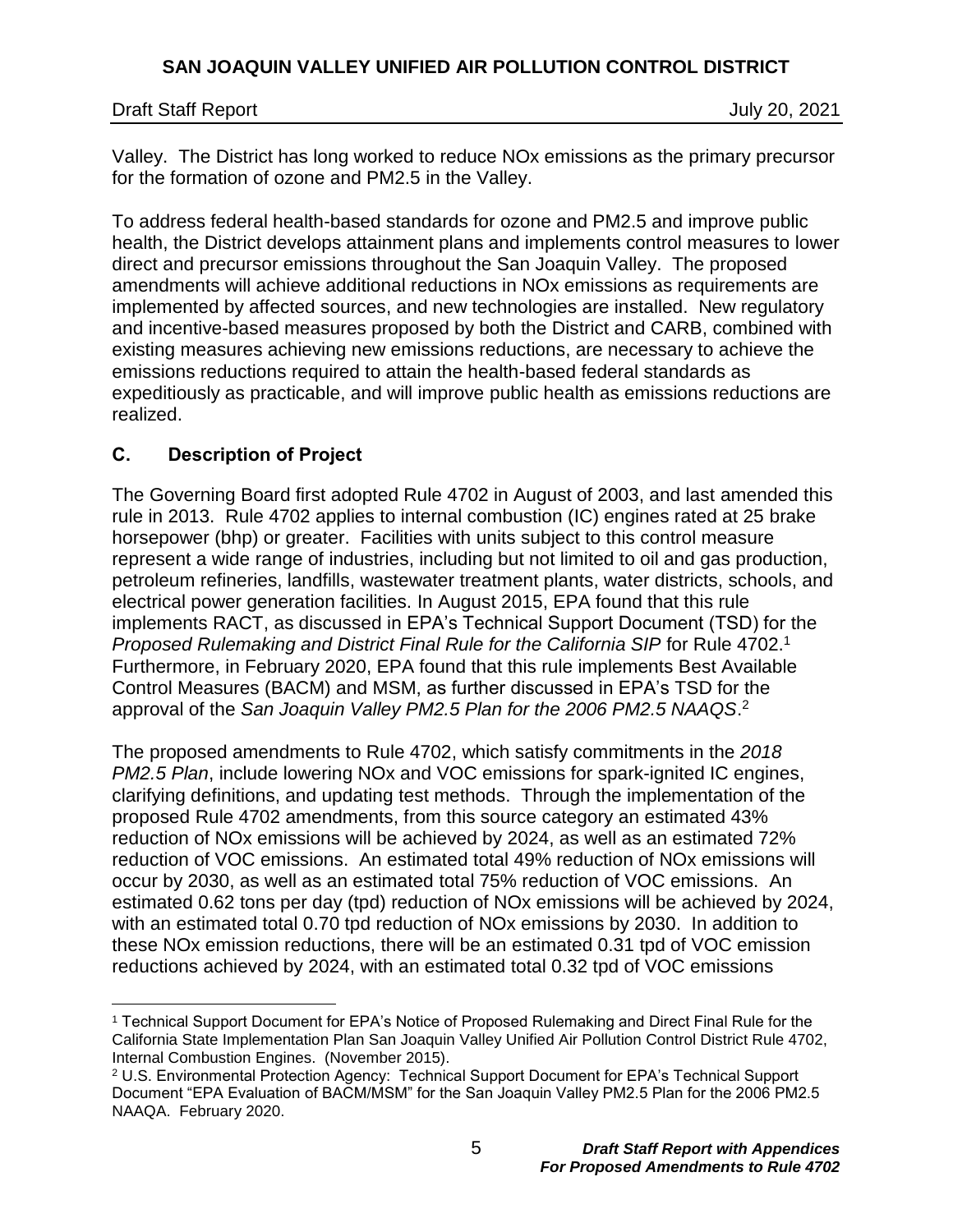July 20, 2021

reduced by 2030. Emission reductions achieved through the proposed requirements of this rule amendment will contribute towards the Valley's attainment of the health-based federal PM2.5 and ozone standards, and satisfy the commitments in the *2018 PM2.5 Plan.* 

| Table 1 - Estimated Emission Reductions for Compliance Years |  |  |  |  |  |
|--------------------------------------------------------------|--|--|--|--|--|
|--------------------------------------------------------------|--|--|--|--|--|

| <b>Pollutant</b>      | 2024 Emission<br><b>Reductions (tpd)</b> | 2030 Emission<br><b>Reductions (tpd)</b> |
|-----------------------|------------------------------------------|------------------------------------------|
| <b>NO<sub>x</sub></b> | 0.62                                     | 0.70                                     |
| <b>VOC</b>            | 0.31                                     | 0.32                                     |

#### **Table 2 - Estimated Emission Reductions 2024-2030**

| <b>Pollutant</b>      | 2024* | 2025* | 2026* | 2028* | 2029* | 2030* |
|-----------------------|-------|-------|-------|-------|-------|-------|
| <b>NO<sub>x</sub></b> | 0.62  | 0.61  | 0.60  | 0.59  | 0.59  | 0.70  |
| <b>VOC</b>            | 0.31  | 0.31  | 0.30  | 0.29  | 0.29  | 0.32  |

\*Emission Reductions in tons per day

## <span id="page-5-0"></span>**D. Rule Development Process**

As part of the rule development process, District staff conducted public workshops to present and discuss proposed amendments to Rule 4702. Information about public meetings was broadly shared to members of the public, source operators, consultants, vendors and manufacturers of control technologies, trade associations, and AB 617 community steering committee members. District staff conducted a public Scoping Meeting on December 5, 2019 and public workshops in September 2020, November 2020, and June 2021. Updates were also presented throughout the rulemaking process at multiple public meetings of the Citizens Advisory Committee, Environmental Justice Advisory Group, and the District Governing Board.

At the public workshops, District staff presented the objectives of the proposed rulemaking project. A draft rule was published for public review on December 9, 2020, and an updated draft was published on June 28, 2021. Throughout the rule development process, District staff solicited information from affected source operators, consultants, vendors and manufacturers of control technologies, and trade associations on the technological feasibility and compliance cost information that would be useful in developing amendments to Rule 4702. The comments received from the public, affected sources, and interested parties during the public outreach and workshop process were incorporated into the draft rule as appropriate.

Pursuant to state law, the District is required to perform a socioeconomic impact analysis prior to adoption, amendment, or repeal of a rule that has significant air quality benefits or that will strengthen emission limitations. As part of the District's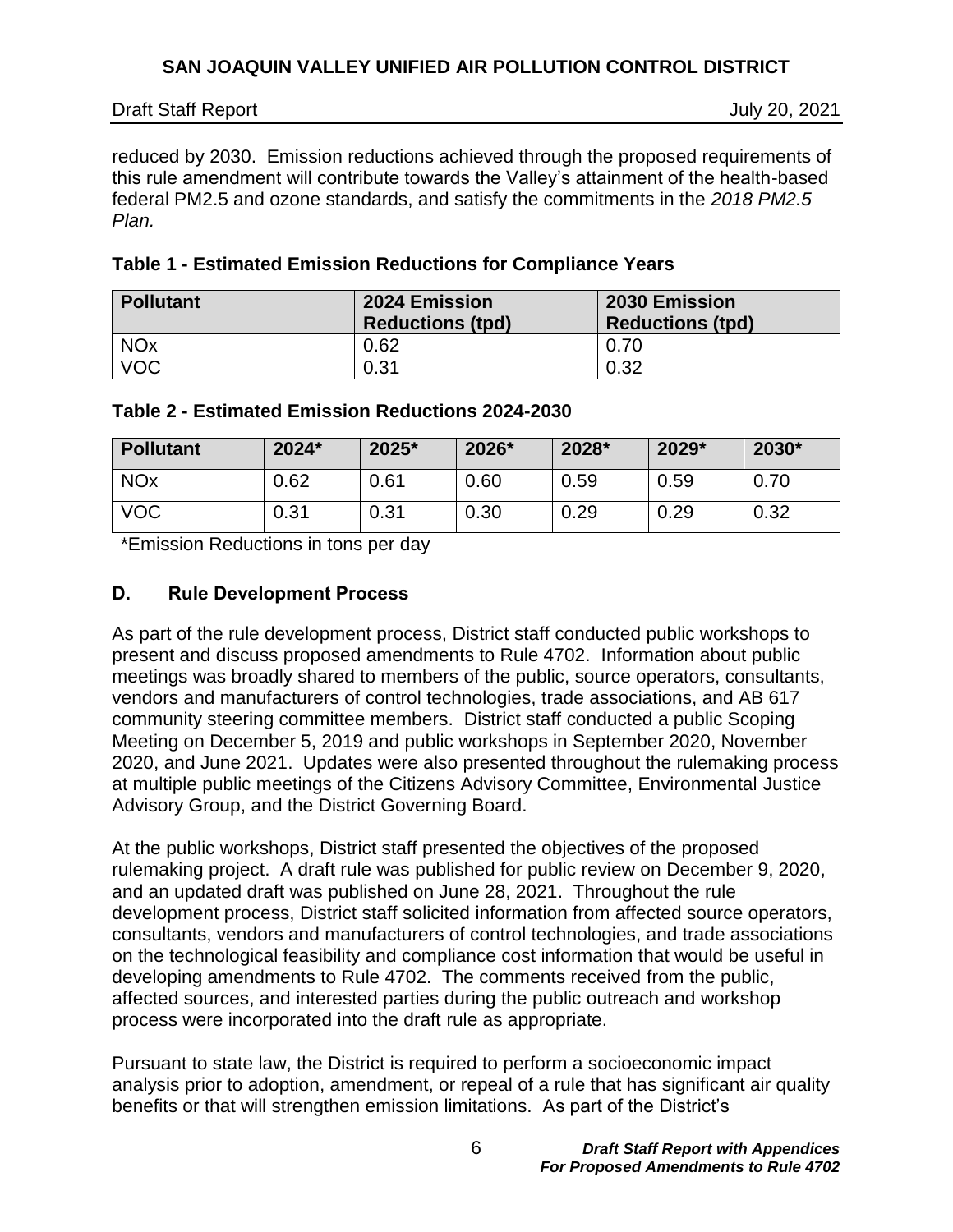socioeconomic analysis process, the District hired a socioeconomic consultant to prepare a socioeconomic impact report. The results of the socioeconomic analysis are included in this report (Appendix D).

The proposed rule amendments and draft staff report with associated appendices were published for 30-day public review and comment prior to the public hearing to consider the adoption of the proposed amendments to Rule 4702 by the District Governing Board. The public hearing is scheduled on August 19, 2021.

# <span id="page-6-0"></span>**II. DISCUSSION**

Internal Combustion (IC) engines operate by compressing and igniting a combustible mixture of fuel and oxygen, generally from ambient air, in the combustion chamber of the engine. An IC engine allows the energy released by ignition of the fuel mixture to be utilized to perform useful work, such as powering equipment. The main types of engines are spark-ignited engines and compression-ignited (or diesel) engines. Sparkignited engines use a spark plug to ignite the air/fuel mixture, and may use a variety of volatile fuels, such as natural gas, propane, butane, liquefied petroleum gas, oil field gas, gasoline, digester gas, landfill gas, methanol, or ethanol. Compression-ignited engines rely on heating of the inducted air during the compression stroke to ignite injected fuel, usually diesel fuel. In addition to being classified as either compressionignited or spark-ignited, IC engines can be further divided into two-stroke and fourstroke engines. Large spark-ignited engines are usually four-stroke, but some applications that require smaller lighter-weight engines use two-stroke spark-ignited engines. Most diesel engines are also four-stroke engines.

IC engines may operate as either "rich-burn" or "lean-burn" engines. Rich-burn IC engines operate with an air to fuel ratio that results in stoichiometric or very near stoichiometric combustion of the fuel, and have little excess oxygen in the exhaust. Lean-burn engines combust fuel with excess air and have higher concentrations of oxygen in the exhaust. Diesel compression-ignited IC engines are all lean-burn IC engines, while spark-ignited IC engines may be either rich-burn or lean-burn. The air needed for combustion of fuel in an IC engine may be provided through natural aspiration in which the combustion air is atmospheric pressure, or the IC engine may use a turbocharger to provide greater amounts of combustion air at higher pressure. Turbocharged IC engines have greater power output for the same size engine when compared to naturally aspirated IC engines.

Internal combustion engines are used for numerous activities, such as powering pumps, compressors, or electrical generators. Engines are used by a variety of private businesses and public agencies throughout the Valley. Examples of businesses and industries that use engines that could be affected by this project include schools and universities, agriculture, oil and gas production and pipelines, petroleum refining, manufacturing facilities, food processing, electrical power generation, landfills, waste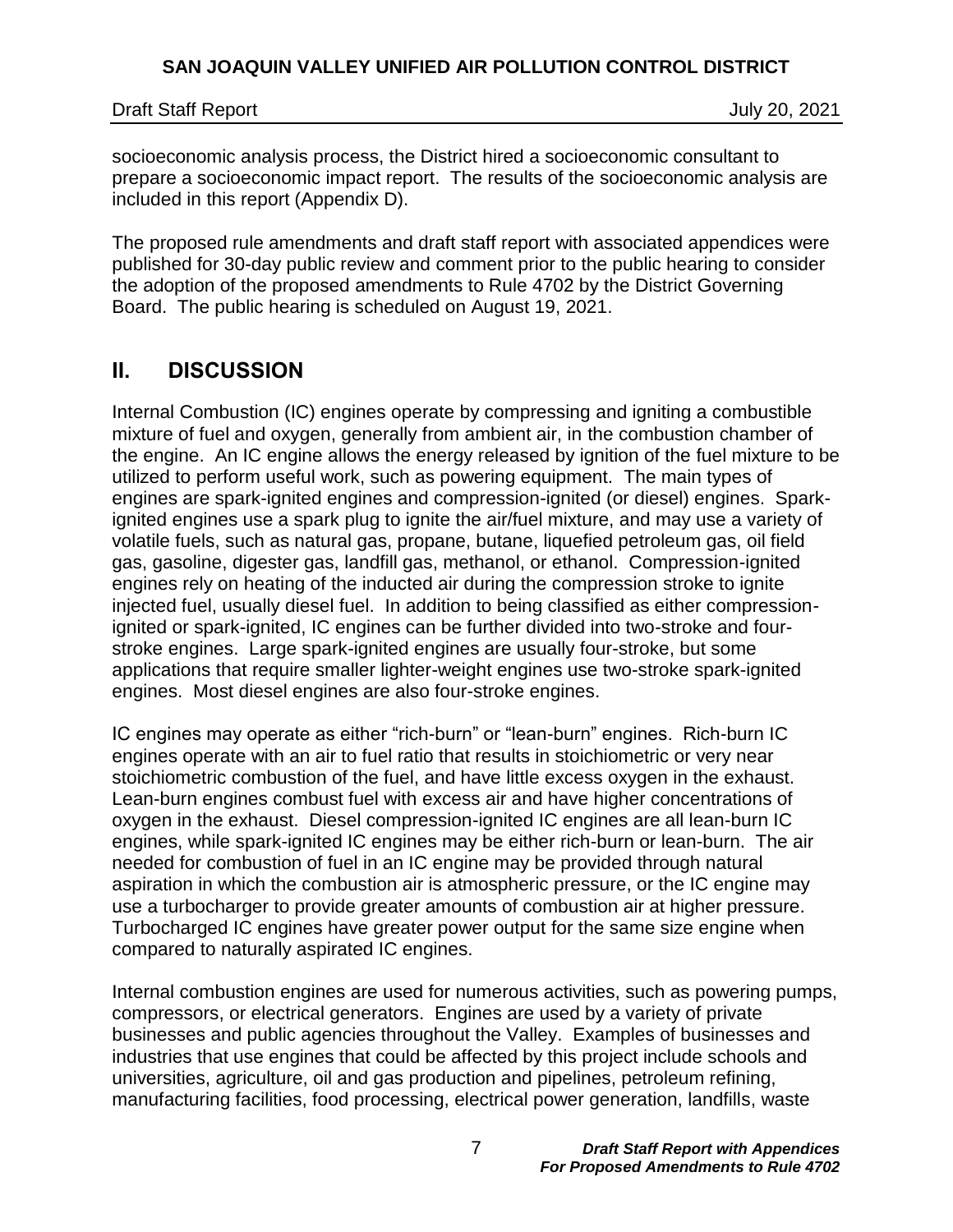water treatment facilities, and water districts. Many of the permitted compressionignited engines in the District are emergency standby engines that provide backup power when electric service is interrupted.

Stationary IC engines are found throughout the District and can be used in multiple capacities, each with particular considerations and constraints. It's due to these conditions that each engine type has been broken down into multiple categories, each individually evaluated to determine the most feasible emissions limits, as further discussed in the "Proposed Amendments" section of this report. Emissions limits are proposed depending on the type of the engine, with specific limits proposed for sparkignited engines depending on the air to fuel mixture of the engine.

Rule 4702 has historically established limits for engines used at agricultural operations (AO engines) that are separate from the requirements for engines used at other types of operations (Non-AO engines). Due to the age, location and operational requirements of engines used at agricultural operations, there are a number of considerations that must be taken into account when determining their potential emissions limits and technological feasibility. AO spark-ignited engines are generally located in rural and remote areas. With ongoing farm labor shortages, it is difficult and often economically infeasible for agricultural operators to obtain and retain skilled labor to provide the frequent and complex maintenance required for retrofitted or new engines equipped with advanced emission controls. Lower emissions limits may also lead to increased maintenance requirements and monitoring efforts. Due to these factors, AO engines must be considered in their own category, and were given extensive review when determining the proposed limits and compliance dates. However, even with these challenges, the District has determined that there are lower cost technologies available now that are able to reduce the emissions from these engines with a lower maintenance cost.

## <span id="page-7-0"></span>**A. Emissions Control Technologies**

Over the years, the District has adopted numerous generations of rules and rule amendments for engine units greater than or equal to 50 bhp that have significantly reduced NOx and VOC emissions from this source category. As part of these regulatory efforts, hundreds of engines in the Valley have been equipped with the best available NOx and VOC control technologies. Even though significant effort has already been made to reduce emissions from this source category, the possibility of further reducing emissions from units greater than 50 bhp is evaluated in the following discussion.

The two primary methods of controlling NOx emissions from engines is to retrofit them with either a selective catalytic reduction (SCR) system or non-selective catalytic reduction (NSCR) system to reduce NOx formation. NSCR systems are also effective at reducing VOCs, while SCR systems require an additional oxidization catalyst for VOC control. These controls treat the pollutants formed before they are emitted into the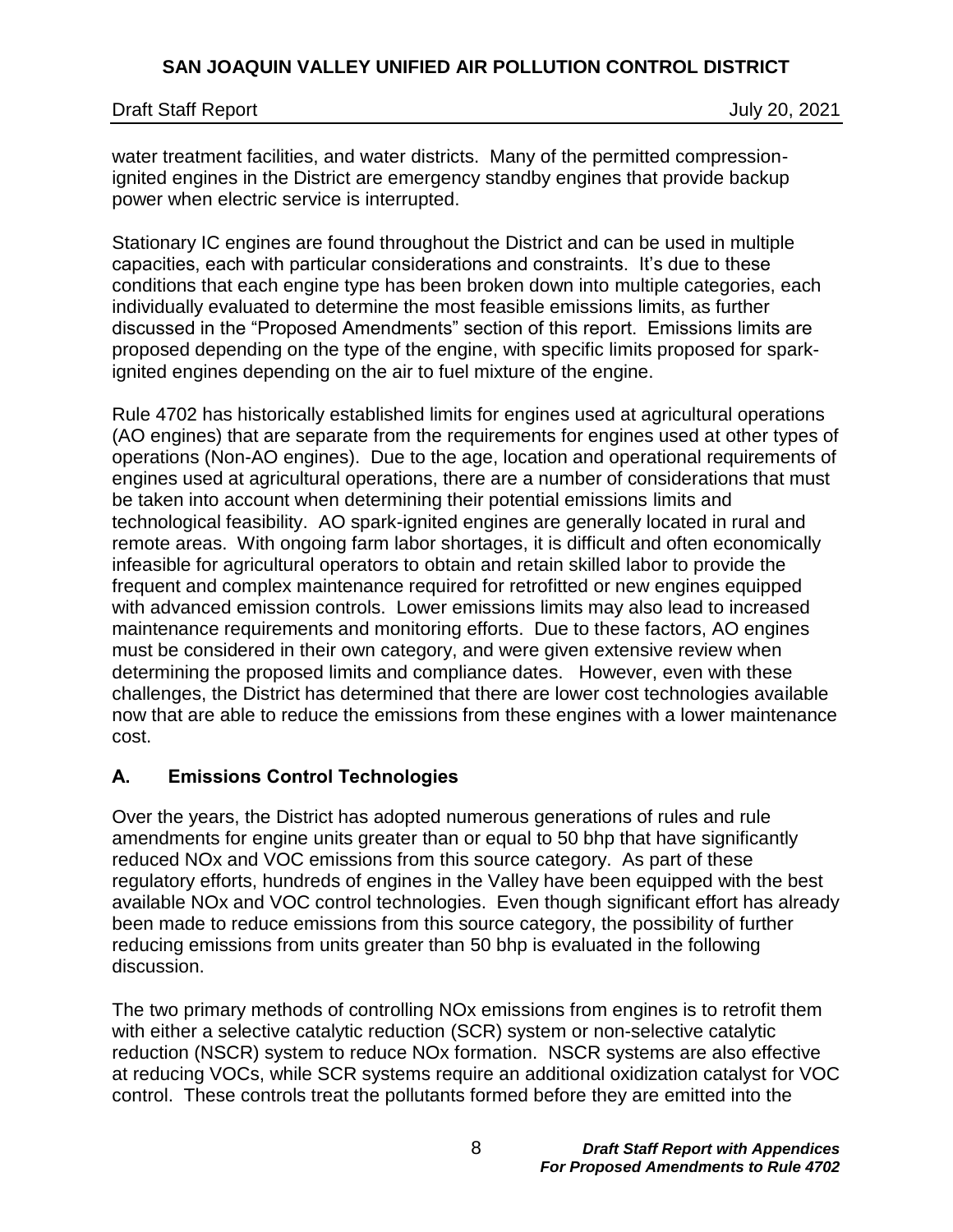### Draft Staff Report July 20, 2021

atmosphere. As mentioned above, the District also considered the feasibility of reducing emissions through converting engines to an electric motor.

### <span id="page-8-0"></span>**Selective Catalytic Reduction Systems**

A SCR system is a way to reduce NOx from lean-burn engines. NOx is reduced to molecular nitrogen by adding an exhaust gas treatment system consisting of a catalyst module and a reagent injection system to add the reagent to the engine exhaust. SCR systems must operate at a certain temperature range to effectively reduce NOx in the exhaust gas by injecting either ammonia stored in aqueous or anhydrous form and generated on demand or released from urea into the post-combustion zone of the engine. SCR systems have significant initial capital cost. The installed cost of an SCR system for a lean-burn IC engine is estimated to be over \$120,000 to \$300,000 depending on the size of the unit. Additionally, the annual operation and maintenance cost for a single SCR system is between \$16,000 and \$60,000, depending on the size of the unit. Due to these factors, SCR systems are not a cost effective control system for many lean-burn engines at this time, such as the typical size range IC engines used in agricultural operations.

### <span id="page-8-1"></span>**Non-Selective Catalytic Reduction Systems**

NSCR systems, also known as 3-way catalysts, work as a way to reduce NOx from richburn engines. The catalyst oxidizes exhaust gas pollutants - both hydrocarbons and carbon monoxide - and reduce NOx into water, molecular nitrogen and carbon dioxide. The NSCR systems have nominal capital costs. The installation cost of a NSCR is \$6,000 to \$11,000 depending on the size of the unit. In addition to installation costs, there are additional operation and maintenance costs between \$700 and \$3,000. Due to these factors, NSCR is the most cost-effective control system for use on rich-burn engines at this time.

## <span id="page-8-2"></span>**Electrification and Solar**

To ensure that all potential emission reduction opportunities are evaluated, the District performed a review of electric and solar powered motors. Electric and solar powered motors are commercially available and generally cost about the same as similarly sized spark-ignited units. Economic impacts would also be influenced by the increasing cost of electricity in California as electricity rates rose 48% from 2010 to 2020 (9.8 cents/kWhr to 14.55 cents/kW-hr) based on annual data for 2020 provided by the U.S. Energy Information Administration.<sup>3</sup> Additionally, for solar powered motors, there is an inconsistency to how much electricity can be produced at any location, based on the availability of direct sunlight and the amount of space a facility is able to designate towards solar panels. The specific consideration of crop land would come into play for

 $\overline{a}$ <sup>3</sup> U.S. Energy Information Administration, Form EIA-860, Annual Electric Generator Report, U.S. Energy Information Administration, Form EIA-861, Annual Electric Power Industry Report, U.S. Energy Information Administration, Form EIA-923, Power Plant Operations Report and predecessor forms.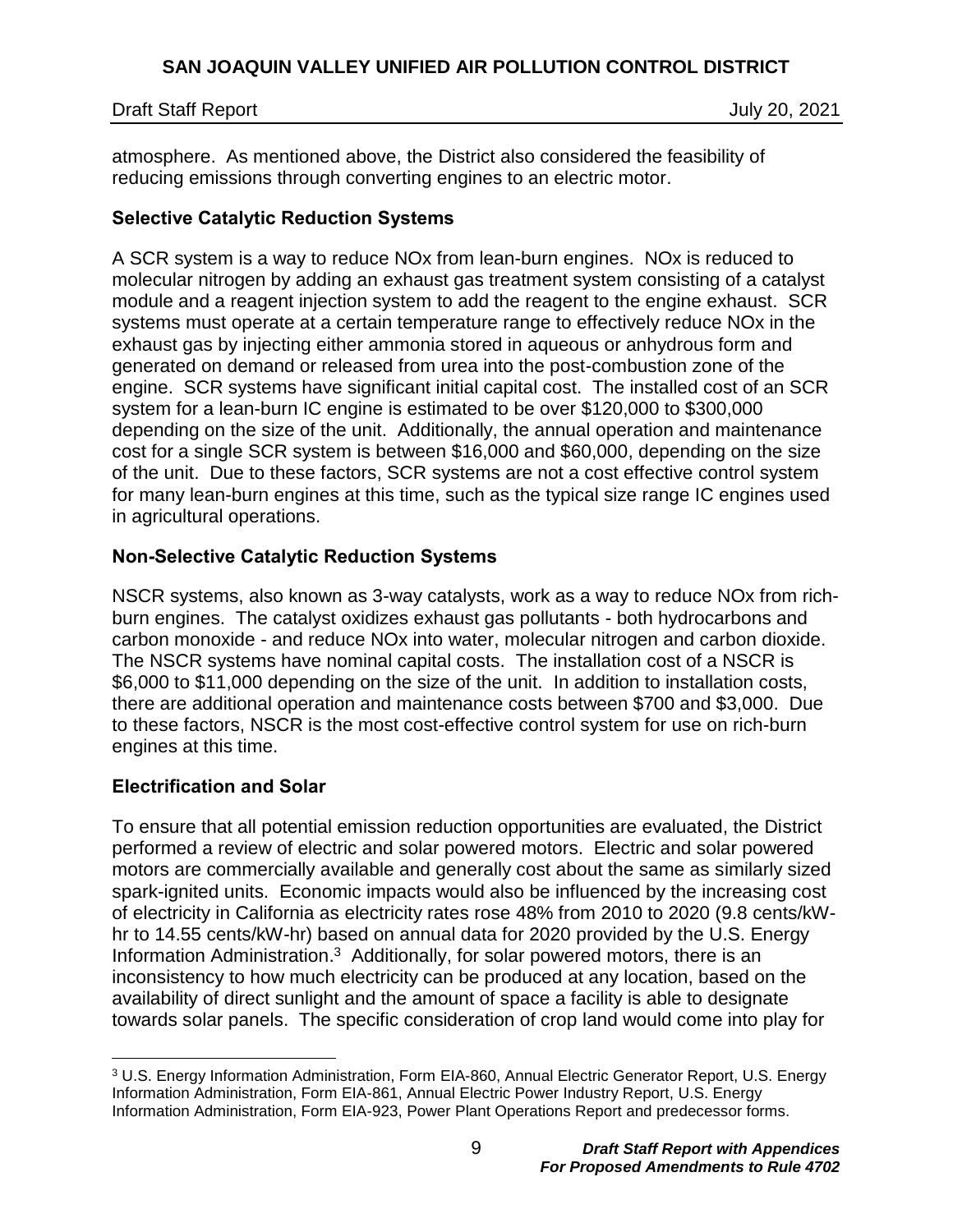### Draft Staff Report July 20, 2021

engines that operate as a part of an agricultural facility, as many farmers would have difficulty designating space for the solar equipment. In addition, there is a lack of existing electric infrastructure in many areas of the Valley, including some farms and oil fields. There would be considerable costs associated with the line extension and other technology necessary to gain access to electricity or solar power in these remote locations.

For facilities that lack the infrastructure needed to connect to the electrical power grid, there are additional technologies that would be necessary in order to operate an electric or solar powered pump motor. These facilities could potentially incur much larger costs because of the need to install excess capacity, and water storage or batteries to store the electrical energy generated when the solar system was not generating electricity. The installation and maintenance of these systems could raise the costs of an electric engine/solar-system exponentially, with estimated cost-effectiveness values of \$150,000 - \$260,000, or higher, per ton of emissions reduced for each unit installed, depending on the size of the engine.

Due to the technological and economic challenges, it is not feasible for the District to set a standard requiring engines to be replaced with electric motors or solar-powered motors at this time. To promote the use of electric motors where feasible, the District currently offers an incentive funding grant covering up to 85% of the cost to install an electric motor to replace an existing IC engine.

# <span id="page-9-0"></span>**III. CURRENT RULE 4702 AND PROPOSED AMENDMENTS**

## <span id="page-9-1"></span>**A. Current Rule 4702**

Rule 4702 (Internal Combustion Engines Phase 2) was adopted in August 2003 and was last amended in November 2013. The purpose of Rule 4702 is to limit NOx, CO, and VOC emissions from stationary engines. The rule applies to any stationary engines with a rated brake horsepower (bhp) greater than 25. The rule requirements are organized into two engine categories: those used in agricultural operations and those used in non-agricultural operations. The existing NOx concentration limits in Rule 4702 range from 11 parts per million by volume (ppmv) to 75 ppmv corrected to 15%  $O<sub>2</sub>$ , depending on engine category. The VOC and CO concentration limits range from 250 to 750 ppmv (depending on engine category) and 2,000 ppmv, each corrected to 15% O2, respectively.

## <span id="page-9-2"></span>**B. Proposed Amendments to Rule 4702**

In an effort to simplify rule language and clarify existing requirements, expired language would be removed, and some rule requirements would be reorganized to other sections of the rule. The following paragraphs detail the proposed modifications to rule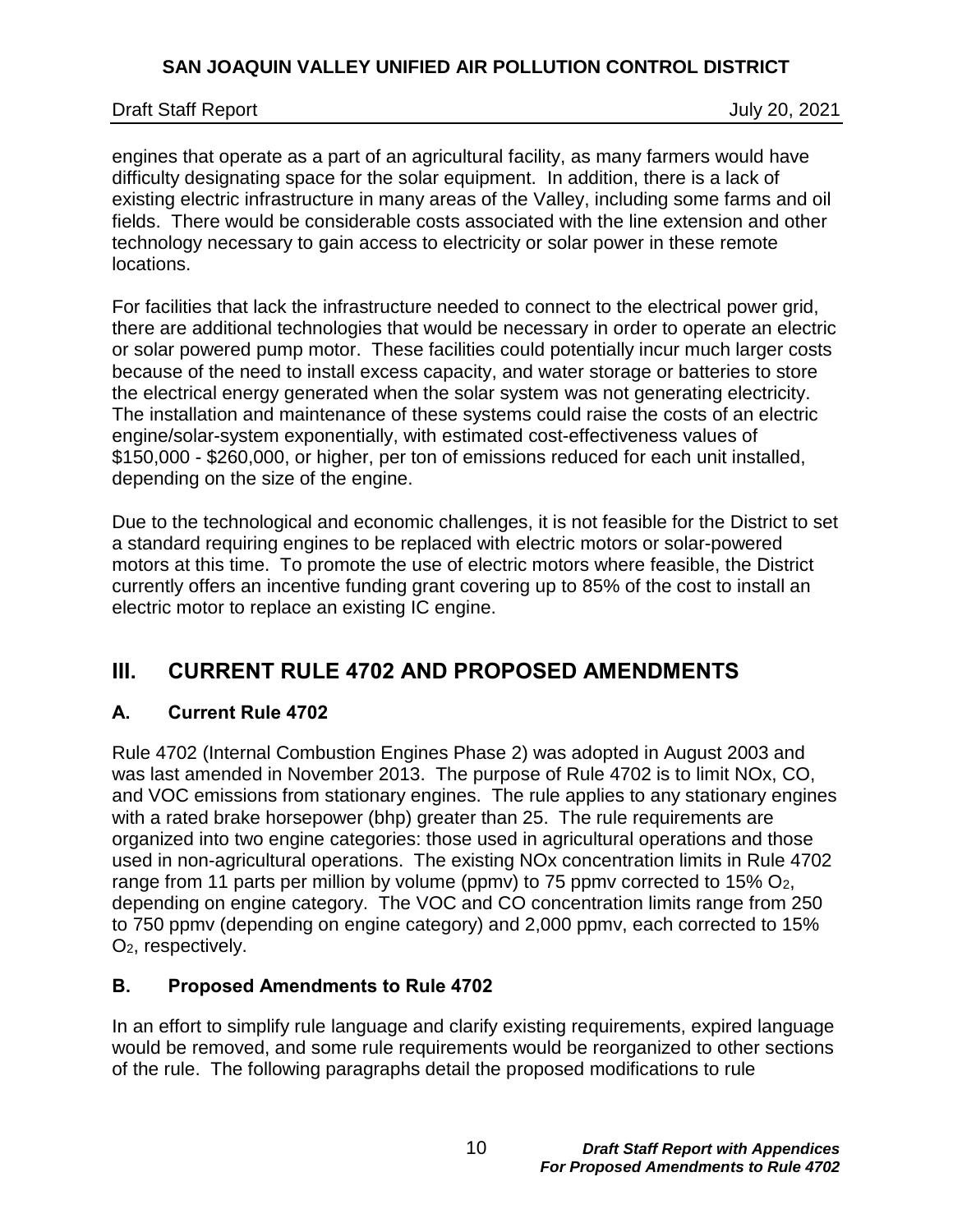### Draft Staff Report July 20, 2021

language. For further information on how the proposed limits were determined see the Incremental Cost Analysis in Appendix C. See Proposed Rule 4702 for exact language.

#### *Section 1.0 Purpose*

The Purpose Section would be updated to include Particulate Matter. Particulate Matter Emission Control Requirements were added to the rule as Section 5.8, and as such the purpose of the rule was amended to encompass the new requirements.

#### *Section 2.0 Applicability*

No changes are proposed for Section 2.0 at this time.

#### *Section 3.0 Definitions*

The Definitions Section would be updated by removing expired language, and some existing definitions would be updated for clarity.

#### *Section 4.0 Exemptions*

No changes are proposed for Section 4.0 at this time.

*Section 5.0 Requirements*

*Section 5.1 Stationary Engines Rated at Least 25 Brake Horsepower, Up To, and Including 50 Brake Horsepower and Used in Non-Agricultural Operations* Proposed amendments would update this section to remove outdated requirements.

#### *Section 5.2 Engines Rated Greater than 50 Brake Horsepower*

*Section 5.2.2 Non-AO Spark-Ignited Engine Emission Concentration Limits* Updates in this section would specify the emission concentration limits for non-AO spark-ignited engines greater than 50 bhp, effective pursuant to the compliance schedule specified in Section 7.5. The proposed Table 3 of the rule would create an 11 ppmv NOx limit for categories: Rich-burn Waste Gas Fueled, Cyclic Loaded, Not Listed Above and Limited Use. For categories of Lean-Burn Gas Compression, and Lean-Burn Waste Gas, staff proposes a NOx limit of 40 ppmv. Additionally, the category of Lean-Burn Two-Stroke, Gaseous Fueled, >50 bhp and <100 bhp would be removed, as there are no engines in this category. For VOC limits, District staff proposes a limit of 90 ppmv for all categories. The current CO limit of 2,000 ppmv would be maintained for all categories. Keeping the existing CO emission limits in the current rule would allow engine manufacturers and emission control system manufacturers to have the muchneeded flexibility to be able to achieve more stringent NOx emissions limits under varying field operating conditions and applications, without having to overly consider CO emissions levels. Emissions limits were proposed based on the results of a comprehensive review of the existing engine inventory in the Valley, available control technology (including what is currently required for BACT),requirements in other air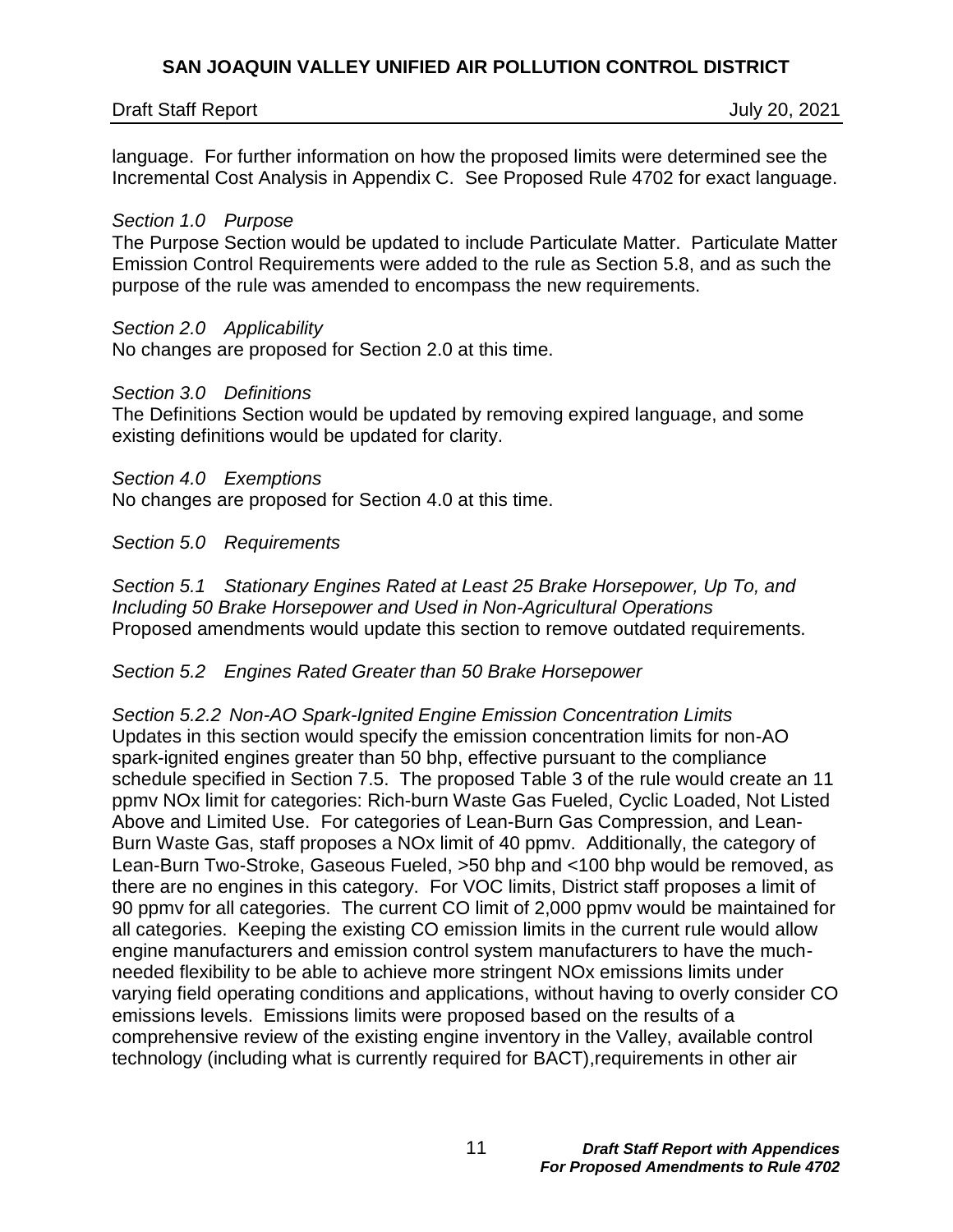Draft Staff Report July 20, 2021

districts, and a cost-effectiveness analysis of requiring further controls for existing engines (as further discussed in Appendix C).

Language would be added in Section 5.2.2.2 explaining that after December 31, 2023, the option of paying an annual fee in lieu of complying with the NOx emission limits would sunset, and no longer be applicable within Rule 4702. After 2023, all Non-AO Spark-Ignited engines must meet the limits of the rule's Table 3 and the option detailed in Section 5.6 would no longer be available.

### **Table 3 - Proposed Limits for Non-AO Spark Ignited Engines, as included in Table 3 of Proposed Rule 4702**

Table 3 Emission Limits for a Spark-Ignited Internal Combustion Engine Rated at >50 bhp Used Exclusively in Non-AO (All ppmv limits are corrected to 15% oxygen on a dry basis). Emission Limits are effective according to the compliance schedule specified in Section 7.5, Table 8.

| <b>Engine Type</b>                        | <b>NO<sub>x</sub></b> Limit<br>(ppmy) | <b>CO Limit</b><br>(ppmy) | VOC Limit (ppmv) |
|-------------------------------------------|---------------------------------------|---------------------------|------------------|
| 1. Rich-Burn                              |                                       |                           |                  |
| Waste Gas Fueled ( $\geq$ 50% total<br>a. |                                       |                           |                  |
| monthly heat input from waste gas based   | 11                                    | 2000                      | 90               |
| on hhv)                                   |                                       |                           |                  |
| Cyclic Loaded, Field Gas Fueled<br>b.     | 11                                    | 2000                      | 90               |
| <b>Limited Use</b><br>C.                  | 11                                    | 2000                      | 90               |
| d.<br>Rich-Burn Engine, not listed above  | 11                                    | 2000                      | 90               |
| 2. Lean-Burn Engines                      |                                       |                           |                  |
| <b>Limited Use</b><br>a.                  | 11                                    | 2000                      | 90               |
| Lean-Burn Engine used for gas<br>b        | 40                                    | 2000                      | 90               |
| compression                               |                                       |                           |                  |
| Waste Gas Fueled ( $\geq$ 50% total<br>C. |                                       |                           |                  |
| monthly heat input from waste gas based   | 40                                    | 2000                      | 90               |
| on hhv)                                   |                                       |                           |                  |
| d.<br>Lean-Burn Engine, not listed above  | 11                                    | 2000                      | 90               |

A description would be added to Waste Gas Fueled engines to determine what percent of fuel intake must be waste gas in order to qualify for the category. Additionally, language would be added to clarify the compliance schedule, and control/monitoring requirements.

## *Section 5.2.3AO Spark-Ignited Engine Emission Limits*

Updates in this section would clarify compliance dates and update emission limits/standards. Table 5 of the rule would be added in connection with new language that specifies the current AO Spark-Ignited Emissions limits would continue to be in effect until the limits of Table 5 take effect. Within the rules Table 5, District staff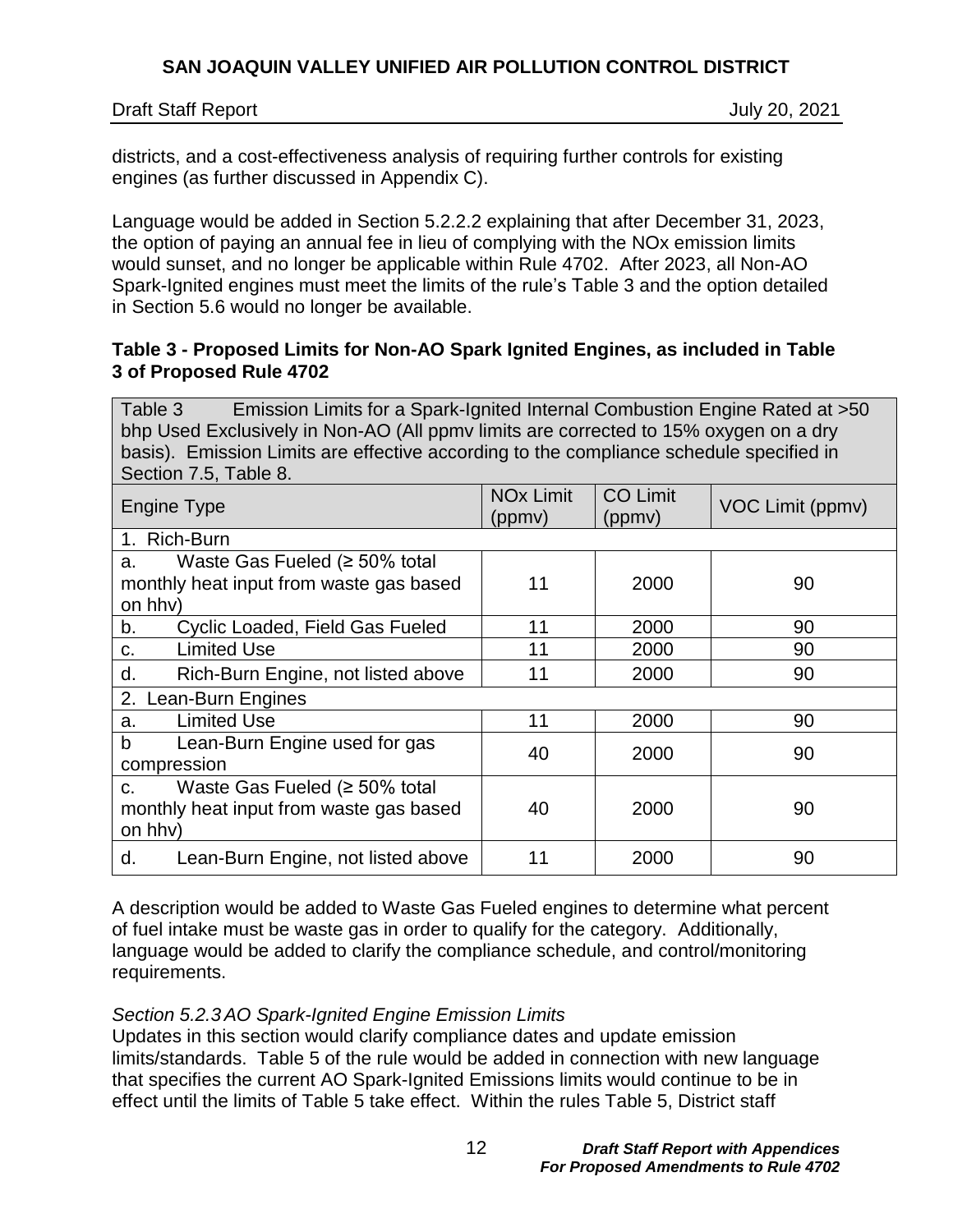proposes a 0.15 g/bhp-hr or 11 ppmv NOx limit for rich-burn engines, a 0.6 g/bhp-hr or 43 ppmv NOx limit for lean-burn engines and a 90 ppmv VOC limit for all engines in this category, effective pursuant to the compliance schedule specified in Section 7.5.

The proposed limits for AO engines were established after extensive research into available control technologies and cost effectiveness analyses, in addition to extensive conversations with manufacturers and business owners as to the capability of engines used to power agricultural irrigation pumps. AO rich-burn engines are proposed at a NOx limit of 11 ppmv, as that has been determined to currently be the most technologically feasible and cost-effective limit. For AO lean-burn engines, the proposed limit of 0.6 g/bhp-hr or 43 ppmv was determined as the most stringent emissions limit feasible for this category, based on a comprehensive review of the lowest currently achievable emissions limits, and due to the technological and economic infeasibility of retrofitting these types of engines with SCR systems. On an engine-byengine basis, all AO engines in the Valley would be able to meet the proposed limits using one or more of the following techniques: upgrading a NSCR system, converting from lean-burn to rich-burn and retrofitting with NSCR, replacing the engine, or refined tuning of the engine.

## **Table 4 - Proposed Limits for AO Spark-Ignited Engines, as included in Table 5 of Proposed Rule 4702**

Table 5 Emission Limits/Standards for a Spark-Ignited Internal Combustion Engine >50 bhp Used Exclusively in AO (All ppmv limits are corrected to 15% oxygen on a dry basis). Emission Limits are effective according to the compliance schedule specified in Section 7.5, Table 9.

| Engine Type  | <b>NO<sub>x</sub></b> Limit      | <b>CO Limit</b> | VOC Limit       |
|--------------|----------------------------------|-----------------|-----------------|
| 1. Rich-Burn | $\vert$ 0.15 g/bhp-hr or 11 ppmv | 2000 ppmv       | $\vert$ 90 ppmv |
| 2. Lean-Burn | 0.6 g/bhp-hr or 43 ppmv          | $2000$ ppm $v$  | 90 ppmv         |

## *Section 5.2.4 Certified Compression-Ignited Engines (AO and non-AO)*

Within Section 5.2.4, the table that details the 'Emission Standards and Compliance Schedule for Compression-Ignited Internal Combustion Engine' would be amended to remove the 'Greater than 500 bhp and greater than or equal to 1000 annual operating hours' category of non-certified compression-ignited engines. There are no engines in the District's inventory that fall under the 'Greater than 500 bhp and greater than or equal to 1000 annual operating hours' category, and current rule requirements would not permit the future installation of engines in the category. The current rule requires that all newly installed engines be the cleanest certified engine available at the time of installation, and as such no new non-certified compression-ignited engines can be installed.

The commitment in the *2018 PM2.5 Plan* was for the District to evaluate the amendment of limits for spark-ignited engines (both AO and non-AO). In support of expeditious attainment of the federal standards, District staff performed an analysis to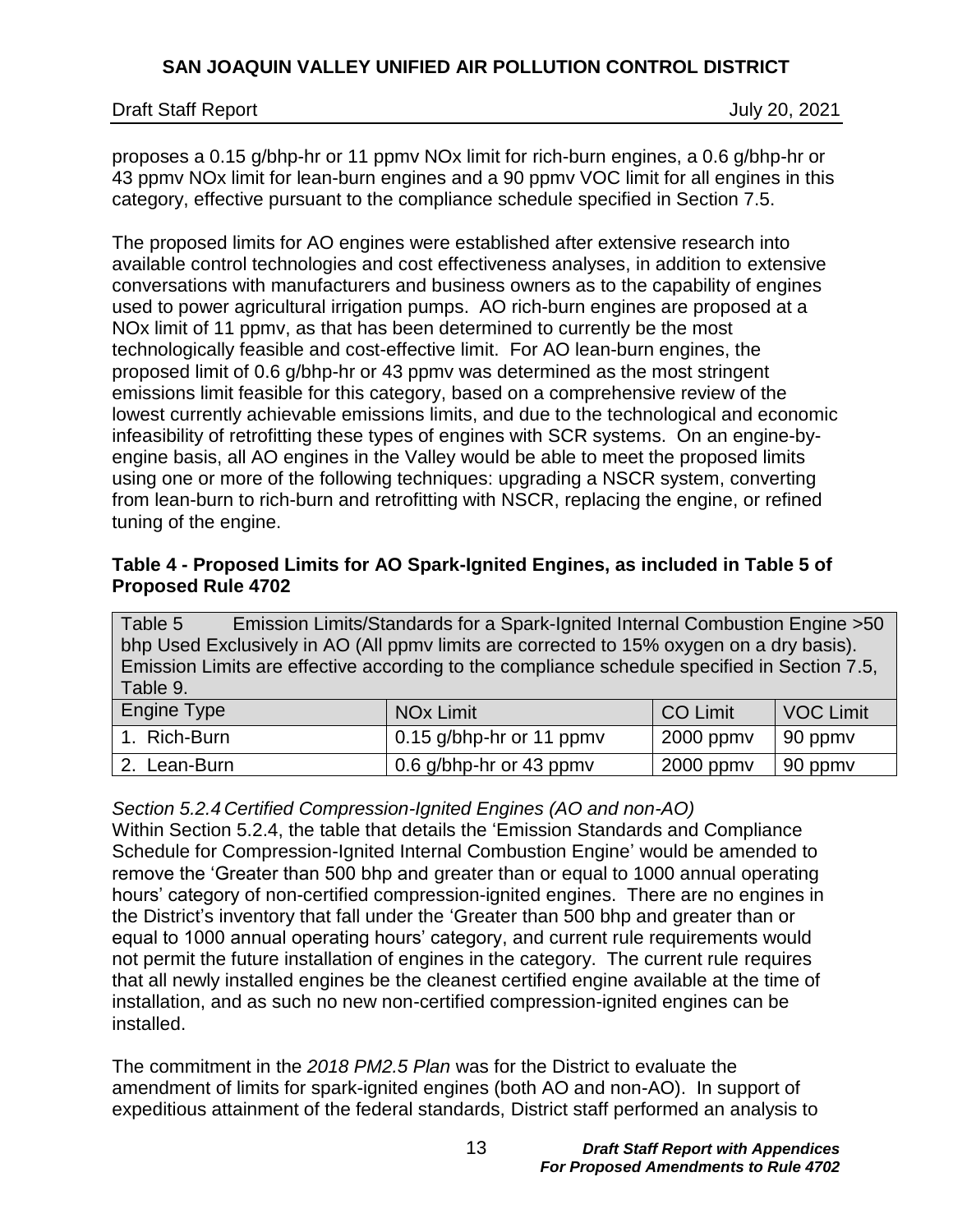### Draft Staff Report July 20, 2021

determine if it would be feasible to amend Compression-Ignited (CI) engines limits, including the possibility of requiring the replacement of Tier 3 and Tier 4-interim engines with Tier 4-final engines. The current requirements of Rule 4702 require that operators of CI engines install the cleanest certified engine at the time of installation. Additionally, the requirements in Rule 4702 also specify that, upon engine replacement, an operator must install the cleanest certified engine available. Due to the stringency of these requirements, and the potentially high cost-effectiveness of replacing an engine that was recently replaced due to the existing requirements in the rule, District staff are not proposing to amend limits for CI engines at this time. Emission limits for CI engines may be further evaluated as a part of future rule development efforts.

*Section 5.6 Payment of Annual Fee In Lieu of Complying with a NOx Emission Limit* Language would be added in this section to detail the sunset of the emission fee compliance option by December 31, 2023 and to require that the last emissions fee must be paid by July 1, 2024.

#### *Section 5.7 Sulfur Oxides (SOx) Emission Control Requirements*

Language in this section would be updated to require agricultural engines to comply with the current SOx control requirements in place for Non-AO engines. Due to this new requirement, a provision has been added to this section whereby agricultural engines fueled with digester gas which are installed before December 31, 2021, must limit their fuel sulfur content to no more than 250 ppmv. All other agricultural engine types must either limit their gaseous fuel sulfur content to no more than 5 grams of total sulfur per 100 standard cubic feet, or install and properly operate an emission control system that reduces SO2 emissions by at least 95% by weight as determined by the test method specified in Section 6.4.6. It should be noted that the majority of agricultural digester engines comply with the requirements of Section 5.7.6 already due to BACT requirements in place at the time of unit installation, however, this SOx limit was established based on a cost-effectiveness analysis of requiring a retrofit control for the few existing agricultural digester engines that do not currently have an add-on scrubber for SOx.

#### *Section 5.8 Particulate Matter (PM) Emission Control Requirements*

This section would be added to the rule to establish particulate matter requirements for IC engines operated in the Valley. The PM control requirements for spark-ignited engines would be based on the SOx requirements of Section 5.7, as PM emissions from spark-ignited engines are primarily due to SOx in the fuel source. Compression-ignited engines would continue to be required to comply with the applicable CARB/EPA Tier certification standard at the time of installation, per Table 6 in the Rule. These requirements would go into effect based on the compliance schedule specified in Sections 5.2.4 and 7.0 of the Rule.

#### *Section 5.9 Monitoring Requirements: Non-AO Spark-Ignited Engines and Engines in an AECP*

Language would be added in this section to update the types of emissions required to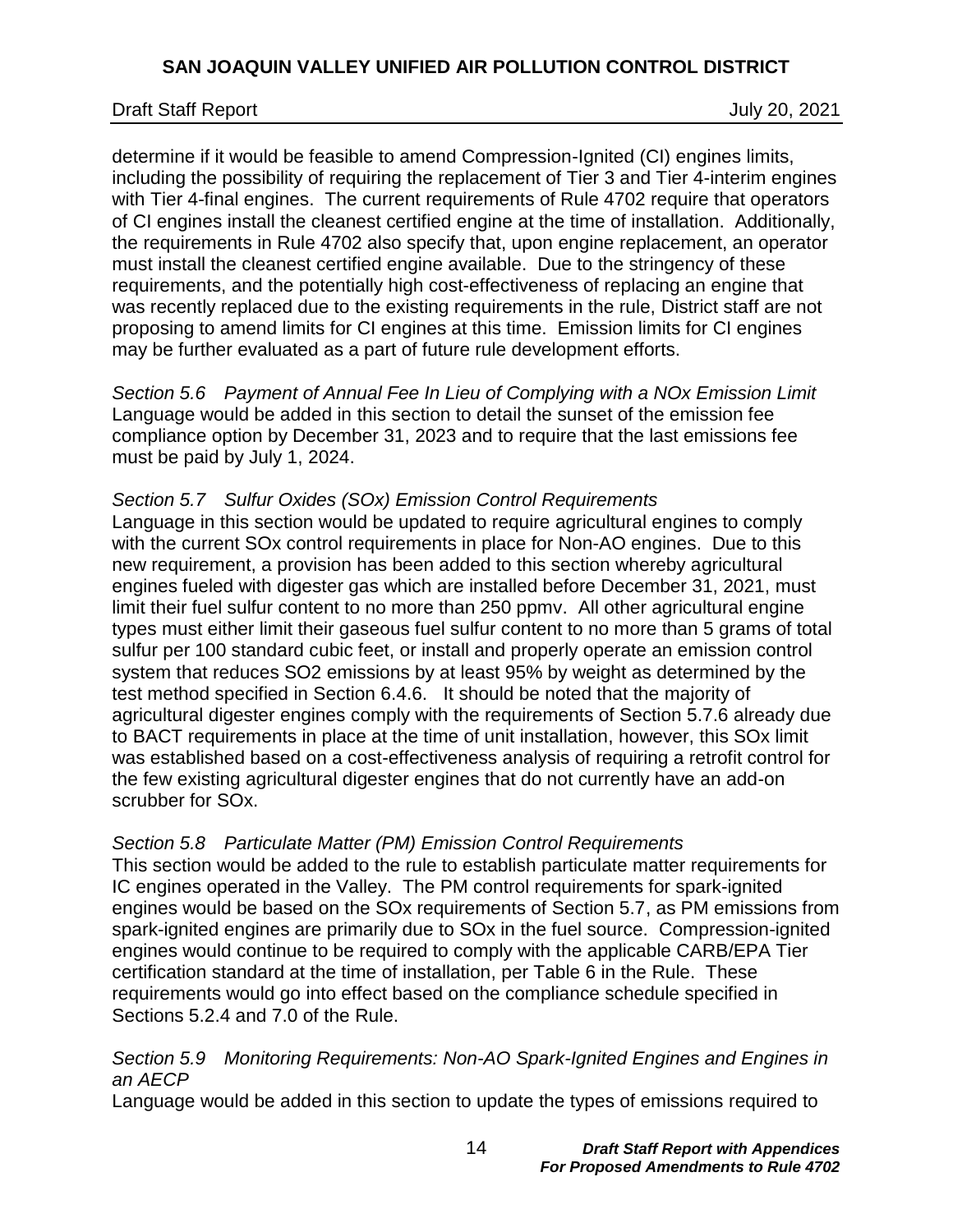#### Draft Staff Report July 20, 2021

be measured using a portable analyzer to specifically include CO and oxygen concentrations, in addition to NOx.

### *Section 5.10 Monitoring Requirements: All Other Engines*

Language would be added in this section to indicate the types of emissions required to be measured using a portable analyzer to include CO and oxygen. Also, additional language would be added to clarify that any engine in this category that has been retrofitted with a NOx exhaust control shall take NOx, CO, and Oxygen readings at least once every 24 months. Language would be added to outline the timeline in which spark-ignited and compression-ignited engines would have to comply with Section 5.10.5, as well as which engines would be exempt.

### *Section 5.11 SOx Emissions Monitoring Requirements*

The language of this section would be amended in order to include AO engines as being subject to the requirements, which had previously only applied to non-AO engines.

### *Section 6.0 Administrative Requirements*

Proposed updates would amend this section to remove outdated requirements. Additionally, table references would be added to clarify engine requirements.

### *Section 6.1 Emission Control Plan*

Proposed amendments update which engines are required to submit an emissions control plan. Engines that fall under the categories of spark-ignited non-AO 'Rich-Burn Engine, not listed above' or 'Lean-Burn engine not listed above' in Table 3 of the rule would not be subject to filing an emission control plan, as they are already required to meet a limit of 11 ppmv NOx. All other categories are required to submit an emission control plan.

#### *Section 6.3 Compliance Testing*

Draft amendments clarify which engines would be required to perform compliance testing.

## *Section 6.5 Inspection and Monitoring (I&M) Plan*

Proposed amendments clarify the applicable engines in Section 6.5.1. Additionally, language would be added to Section 6.5.7 to indicate the types of emissions required to be measured during each required portable emissions analyzer monitoring.

#### *Section 7.0 Compliance Schedule*

Draft amendments would update this section to update requirements, including reviewing and updating compliance schedules, renumbering Sections as appropriate, and removing language no longer applicable.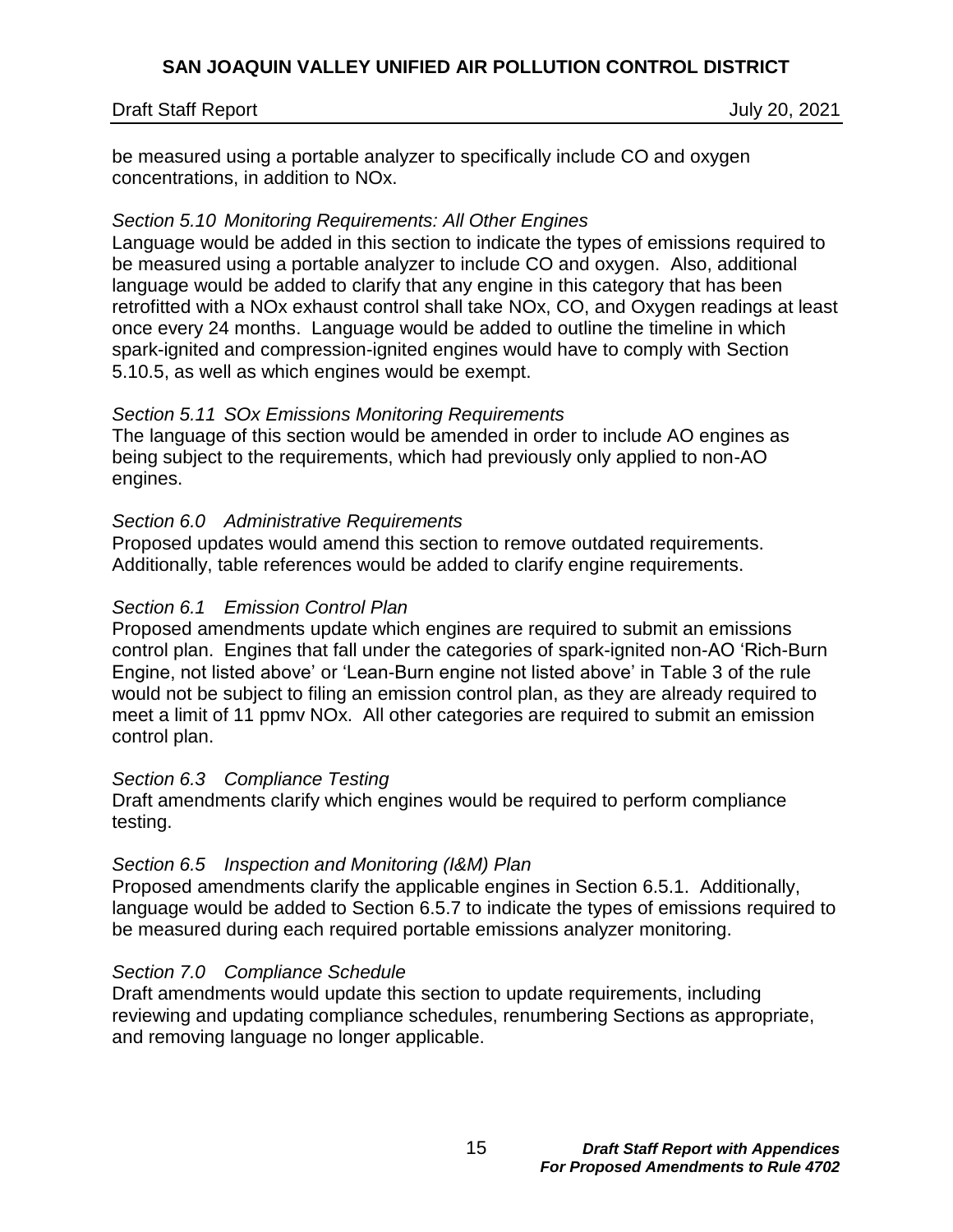### Draft Staff Report July 20, 2021

### *Section 7.3 AO Compression-Ignited Engine*

Language would be added to this section to indicate that these engines would be subject to the SOx and PM2.5 control requirements in Section 5.7 and 5.8.

### *Section 7.5 AO and Non-AO Spark-Ignited Engine*

Proposed amendments to this section would add language to reference control requirements for both AO and Non-AO Spark-Ignited engines, and associated compliance timelines. Table 8 of the rule is proposed to include the compliance schedule for non-AO spark-ignited engines. The proposed compliance schedule would take place over 2.5 years, with the emission control plan and the authority to construct (ATC), inspection, and monitoring plans due by August 1, 2022, and full compliance with emissions limits required by December 31, 2023.

Table 9 of the rule is proposed to include the compliance schedule for AO Spark-Ignited Internal Combustion Engines. Operators with rich-burn engines would have until December 31, 2023 to bring their engines into full compliance with proposed emissions limits. The emission control plan, the ATC, inspection, and monitoring plan would all be due by August 1, 2022. Operators with lean-burn engines would have to be in full compliance with new emissions limits by December 31, 2029, or 12 years after installation of the unit, whichever comes later. The District determined that later compliance dates were appropriate for AO lean-burn engines due to the high costs incurred by operators to replace these units, and to allow for the useful life of the equipment currently being used to be met.

#### **Table 5 - Proposed Compliance Dates for Non-AO Spark-Ignited Engines, as included in Table 8 of Proposed Rule 4702**

| Table 8<br>Compliance Schedule for Non-AO Spark-Ignited Engines Subject to Table 3 |                |                        |                  |  |  |  |
|------------------------------------------------------------------------------------|----------------|------------------------|------------------|--|--|--|
| Emission Limits, and SOx Control and Monitoring Requirements                       |                |                        |                  |  |  |  |
| Authority to                                                                       |                |                        |                  |  |  |  |
| Engines to be in Compliance at a                                                   | Emission       | Construct and          |                  |  |  |  |
| <b>Stationary Source</b>                                                           | Inspection and | <b>Full Compliance</b> |                  |  |  |  |
| <b>Monitoring Plan</b>                                                             |                |                        |                  |  |  |  |
| Engines subject to Table 3<br>emission limits                                      | August 1, 2022 | August 1, 2022         | December 31,2023 |  |  |  |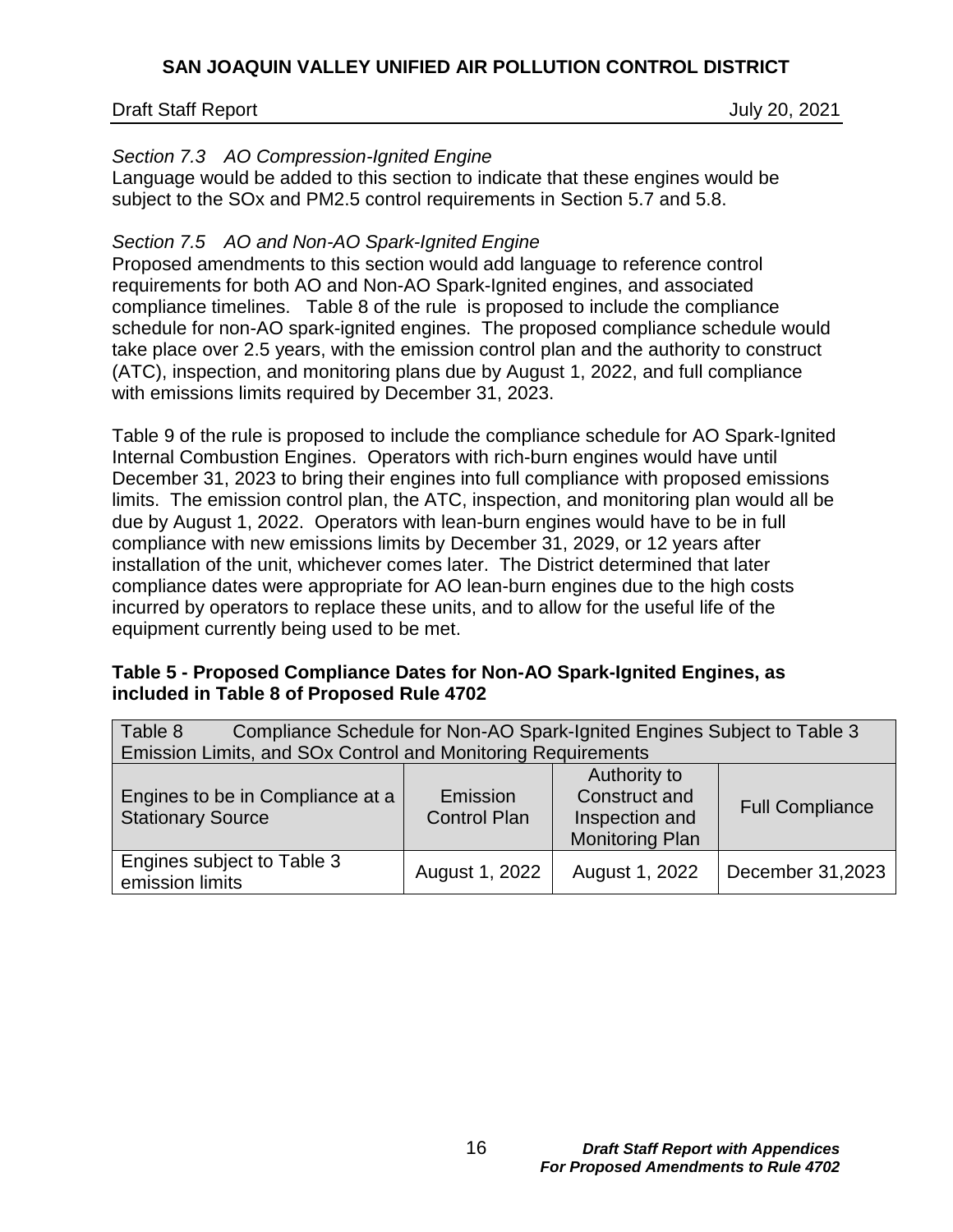### **Table 6 - Proposed Compliance Dates for AO Spark-Ignited Engines, as included in Table 9 of Proposed Rule 4702**

| Table 9<br>Compliance Schedule for AO Spark-Ignited Internal Combustion Engine |                        |                |                                                                                            |  |  |
|--------------------------------------------------------------------------------|------------------------|----------------|--------------------------------------------------------------------------------------------|--|--|
| Subject to Table 5 Emission Limits                                             |                        |                |                                                                                            |  |  |
|                                                                                |                        | Authority to   |                                                                                            |  |  |
| Engines to be in Compliance at                                                 | Emission               | Construct and  | <b>Full Compliance</b>                                                                     |  |  |
| a Stationary Source                                                            | <b>Control Plan</b>    | Inspection and |                                                                                            |  |  |
|                                                                                | <b>Monitoring Plan</b> |                |                                                                                            |  |  |
| Rich-Burn AO Engines                                                           | August 1, 2022         | August 1, 2022 | December 31, 2023                                                                          |  |  |
| Lean-Burn AO Engines                                                           | August 1, 2028         | August 1, 2028 | December 31, 2029<br>or 12 years after<br>engine installation,<br>whichever comes<br>later |  |  |

*Section 7.6 Operator of Non-AO Spark-Ignited Engine Who Elects to Pay Fees* Language would be added to sunset the emissions fee compliance option after December 31, 2023; this option would no longer be applicable for Rule 4702. Section 7.6.1 from the existing rule, which detailed the Emission Control Plan requirements would also be removed.

## *Section 8.3 Alternative Emission Control Plan (AECP)*

Language in this Section was amended to clarify when an AECP would need to be submitted. This Section would amend the date in which the AECP must be submitted to the APCO from 18 months to 12 months before compliance with the emission limits for consistency with other permitting requirements.

# <span id="page-16-0"></span>**IV. ANALYSIS**

## <span id="page-16-1"></span>**A. Emission Reduction Analysis**

In order to determine the emission reductions associated with the proposed changes, District staff queried the District Permit Services Database for all non-emergency engines, and then sorted the engines into categories based on the types of operations. The District identified 806 non-emergency, spark-ignited engines in total. Based on the permit limits of engines in the Districts inventory, 594 engines are estimated to exceed proposed rule limits and would be required to be replaced or modified in order to meet proposed emissions limits.

Estimated NOx reductions are based on the permit limits of all spark-ignited engines, and are used for cost-effectiveness purposes. However, for SIP purposes, a percentage reduction from each pollutant is calculated from three-year average data, and that percentage will be used to estimate the emission reductions from the proposed rule. For the years 2024 and 2030, the percentage reductions will be applied to the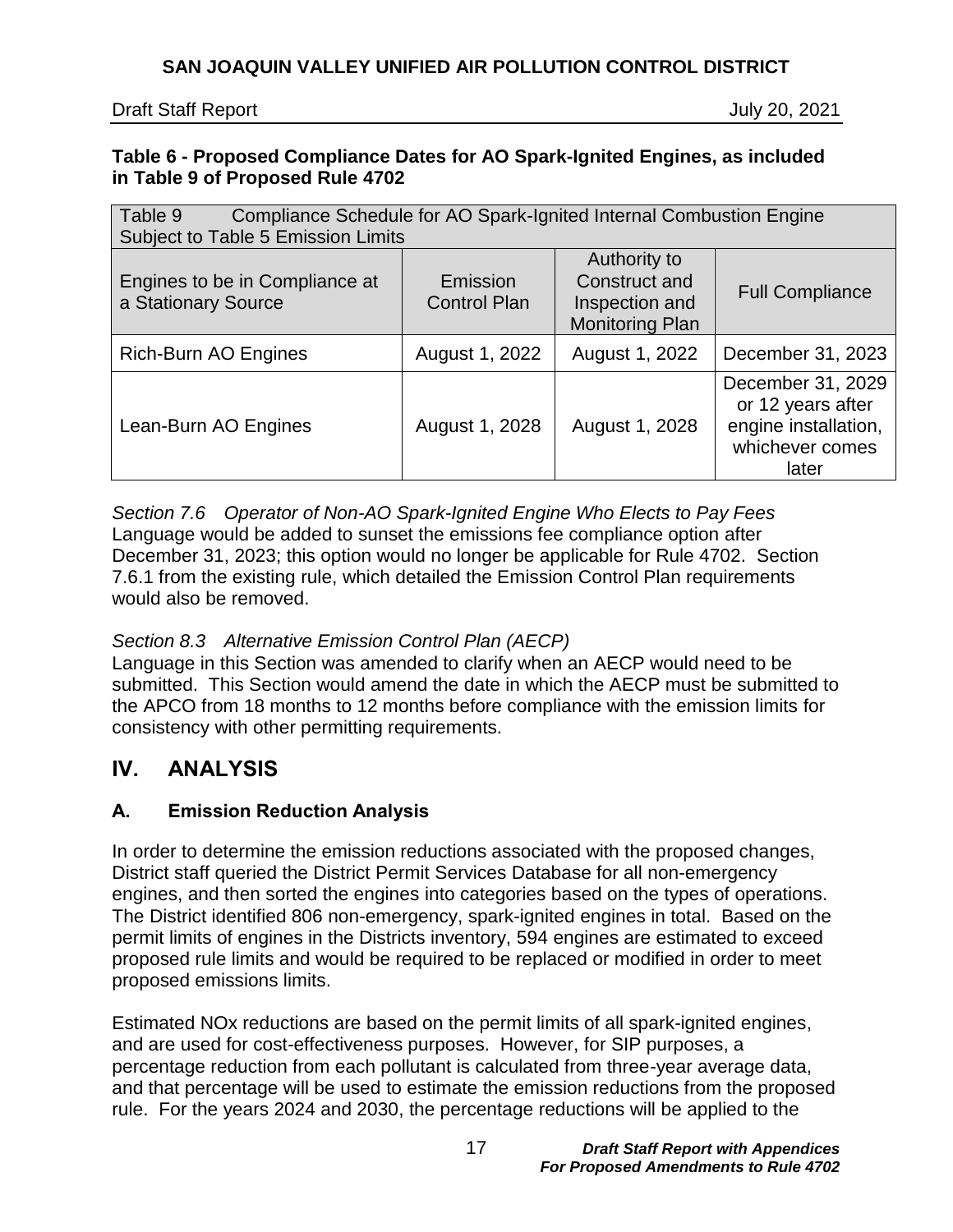July 20, 2021

emissions inventory data for spark-ignited engines from CEPAM Version 1.5, which was used as the inventory for the *2018 PM2.5 Plan*. These reductions are shown in [Table](#page-17-3) 7 of this report.

## <span id="page-17-3"></span>**Table 7 – SIP Emissions Reductions**

|                                          | <b>NOx</b> | <b>VOC</b> |
|------------------------------------------|------------|------------|
| 2024-2029 Reduction Percentage           | 43%        | 72%        |
| 2030 and Later Reduction Percentage      | 49%        | 75%        |
| 2024 Emissions Reductions (tons per day) | 0.62       | 0.31       |
| 2030 Emissions Reductions (tons per day) | 0.70       | 0.32       |

Details of the emissions reduction analysis is contained in Appendix B of this staff report.

## <span id="page-17-0"></span>**B. Cost Effectiveness Analysis**

The California Health and Safety Code (CH&SC) Section 40920.6(a) requires the District to conduct both an absolute cost effectiveness analysis and an incremental cost effectiveness analysis of available emission control options before adopting each BARCT rule. The purpose of conducting a cost effectiveness analysis is to evaluate the economic reasonableness of the pollution control measure or rule. The analysis also serves as a guideline in developing the control requirements of a rule. Cost effectiveness will depend on the current level of controls, unit size, fuel usage and final emission levels. Details of the cost effectiveness analysis is contained in Appendix C to this report.

## <span id="page-17-1"></span>**C. Socioeconomic Analysis**

State law requires the District to analyze the socioeconomic impacts of any proposed rule or rule amendment that significantly affects air quality or strengthens an emission limitation. The socioeconomic analysis has been used to further refine the rule amendments. The final socioeconomic report is attached to this staff report as Appendix D.

## <span id="page-17-2"></span>**D. Environmental Impact Analysis**

The District is proposing to amend existing District Rule 4702. The purpose of this rule amendment project includes lowering the NOx and VOC emission limits for specific classes and categories of IC engines, in order to meet commitments made to the *2018 PM2.5 Plan*.

There are no other actions or rule requirements associated with this project. Based on the District's review, substantial evidence supports the District's conclusion that the amendments will not cause either a direct physical change in the environment or a reasonably foreseeable indirect physical change in the environment, and as such is not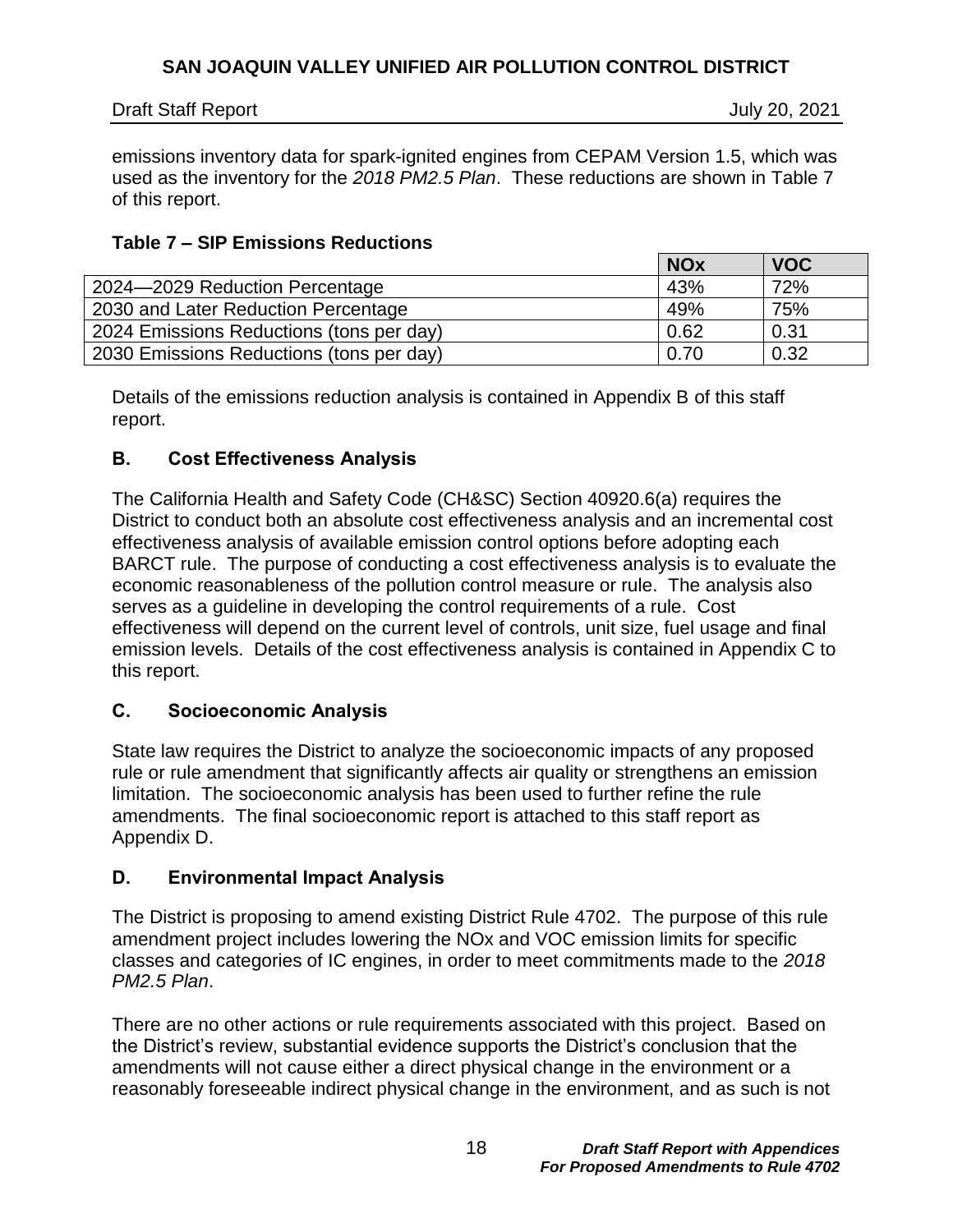### Draft Staff Report July 20, 2021

a "project" as that term is defined under the California Environmental Quality Act (CEQA) Guidelines § 15378. In addition, substantial evidence supports the District's conclusion that, if one assumes the amendment is a "project" under CEQA in spite of our conclusion to the contrary, it will not have any significant adverse effects on the environment.

In addition, the amendments to District Rule 4702 is an action taken by a regulatory agency, the San Joaquin Valley Air District, as authorized by state law to assure the maintenance, restoration, enhancement, or protection of air quality in the San Joaquin Valley where the regulatory process involves procedures for protection of air quality.

California Environmental Quality Act (CEQA) Guidelines §15308 (Actions by Regulatory Agencies for Protection of the Environment), provides a categorical exemption for "actions taken by regulatory agencies, as authorized by state or local ordinance, to assure the maintenance, restoration, enhancement, or protection of the environment where the regulatory process involves procedures for protection of the environment. Construction activities and relaxation of standards allowing environmental degradation are not included in this exemption." No construction activities or relaxation of standards are included in this project. Therefore, the rule amendment project is exempt from CEQA.

Finally, according to Section 15061 (b)(3) of the CEQA Guidelines, a project is exempt from CEQA if, "(t)he activity is covered by the common sense exemption that CEQA applies only to projects which have the potential for causing a significant effect on the environment. Where it can be seen with certainty that there is no possibility that the activity in question may have a significant effect on the environment, the activity is not subject to CEQA." As such, for this additional reason, the District finds that the rule amendment project is exempt from CEQA.

## <span id="page-18-0"></span>**E. Rule Consistency Analysis**

Pursuant to CH&SC §40727.2, prior to adopting, amending, or repealing a rule or regulation, the District is required to perform a written analysis that identifies and compares the air pollution control elements of the rule or regulation with corresponding elements of existing or proposed District and EPA rules, regulations, and guidelines that apply to the same source category. District staff has concluded that the proposed rules are not in conflict with nor inconsistent with other District rules, nor are the proposed rules in conflict with nor inconsistent with federal policy, rule, or regulations governing the same source category. The analysis is discussed further in Appendix E of this staff report.